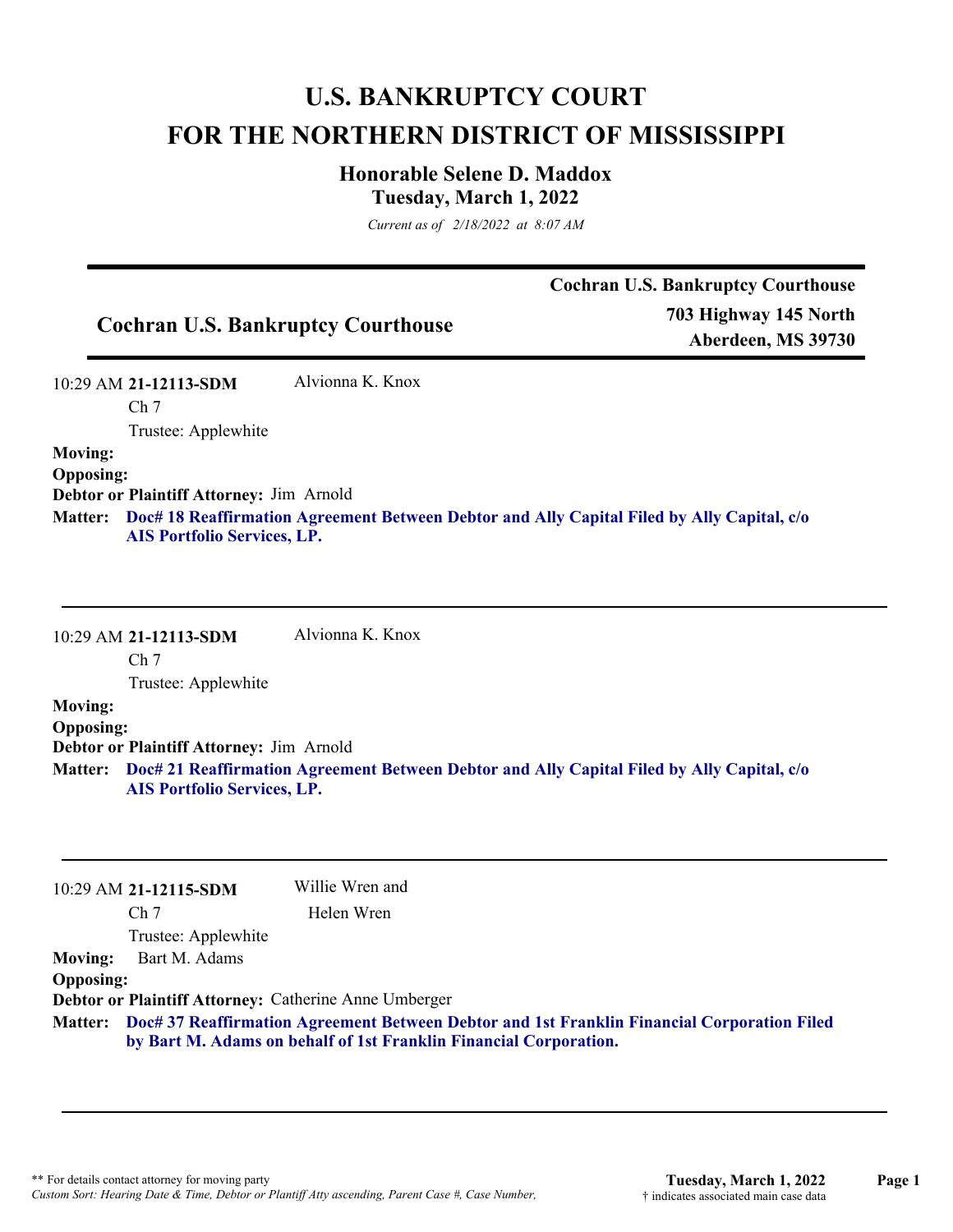|                                    | 10:29 AM 21-12115-SDM   | Willie Wren and                                                                                                                                                                                                                                                              |
|------------------------------------|-------------------------|------------------------------------------------------------------------------------------------------------------------------------------------------------------------------------------------------------------------------------------------------------------------------|
|                                    | Ch <sub>7</sub>         | Helen Wren                                                                                                                                                                                                                                                                   |
|                                    | Trustee: Applewhite     |                                                                                                                                                                                                                                                                              |
| <b>Moving:</b><br><b>Opposing:</b> |                         | Debtor or Plaintiff Attorney: Catherine Anne Umberger                                                                                                                                                                                                                        |
| <b>Matter:</b>                     | Finance, LLC (Gateway). | Doc# 38 Reaffirmation Agreement Between Debtor and Santander Consumer USA, Inc.,<br>successor in interest to Gateway One Lending & Finance, LLC Filed by Bradley J. Halberstadt<br>on behalf of Santander Consumer USA, Inc., successor in interest to Gateway One Lending & |
|                                    | 10:29 AM 21-12115-SDM   | Willie Wren and                                                                                                                                                                                                                                                              |
|                                    | Ch <sub>7</sub>         | Helen Wren                                                                                                                                                                                                                                                                   |
|                                    | Trustee: Applewhite     |                                                                                                                                                                                                                                                                              |
| <b>Moving:</b>                     |                         |                                                                                                                                                                                                                                                                              |
| <b>Opposing:</b>                   |                         |                                                                                                                                                                                                                                                                              |
|                                    |                         | Debtor or Plaintiff Attorney: Catherine Anne Umberger                                                                                                                                                                                                                        |
| <b>Matter:</b>                     |                         | Doc# 41 Reaffirmation Agreement Between Debtor and Capital One Auto Finance, a division of<br>Capital One, N.A. Filed by Capital One Auto Finance, a division of Capital One, N.A                                                                                            |

|                  | 10:30 AM 20-12130-SDM                        | Tommie Austin                                                                                                                                                                               |
|------------------|----------------------------------------------|---------------------------------------------------------------------------------------------------------------------------------------------------------------------------------------------|
|                  | Ch <sub>13</sub>                             |                                                                                                                                                                                             |
|                  | Trustee: Vardaman                            |                                                                                                                                                                                             |
| <b>Moving:</b>   |                                              |                                                                                                                                                                                             |
| <b>Opposing:</b> |                                              |                                                                                                                                                                                             |
|                  | Debtor or Plaintiff Attorney: James H Arnold |                                                                                                                                                                                             |
|                  |                                              | Jim Arnold                                                                                                                                                                                  |
| <b>Matter:</b>   | Responses due by 12/30/2021.                 | Doc# 14 Trustee's Notice and Motion to Dismiss Case for Failure to Make Plan Payments.                                                                                                      |
|                  |                                              | Doc# 15 Response Filed by Jim Arnold on behalf of Tommie Austin (RE: related document(s)14<br>Trustee's Notice and Motion to Dismiss Case for Failure to Make Plan Payments). (Arnold, Jim) |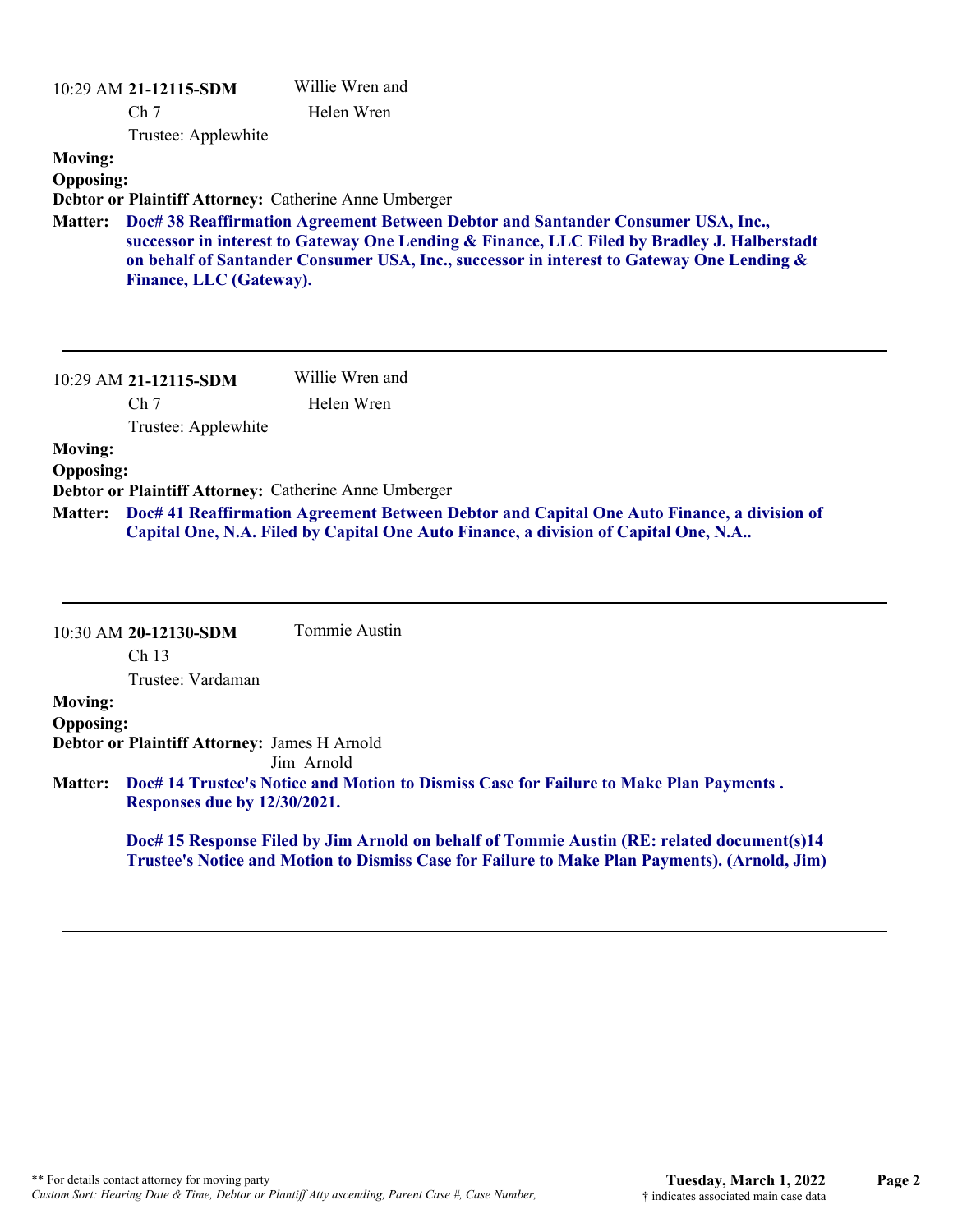10:30 AM **21-10451-SDM**  Ch 13 Trustee: Vardaman Laverne Jones **Moving:** Jim Arnold **Opposing: Debtor or Plaintiff Attorney:** James H Arnold Jim Arnold **Doc# 70 Application to Compromise Controversy Filed by Jim Arnold on behalf of Eddie Jones. Matter: (Attachments: # 1 Proposed Order) Doc# 76 Objection Filed by Terre M. Vardaman on behalf of Terre M. Vardaman (RE: related document(s)70 Application to Compromise Controversy filed by Creditor Eddie Jones). (Vardaman, Terre)** 10:30 AM **21-12290-SDM**  Ch 13 Trustee: Vardaman Brittney Nicole Luster **Moving:** Gregory J. Walsh **Opposing: Debtor or Plaintiff Attorney:** Jim Arnold **Doc# 18 Objection to Confirmation of Chapter 13 Plan with Exhibits Filed by Gregory J. Walsh Matter: on behalf of Santander Consumer USA Inc. Doc# 22 Response Filed by Jim Arnold on behalf of Brittney Nicole Luster (RE: related document(s)18 Objection to Confirmation of the Chapter 13 Plan filed by Creditor Santander Consumer USA Inc.). (Arnold, Jim)** 10:30 AM **21-12323-SDM**  Ch 13 Trustee: Vardaman Edward E Johnson **Moving:** Terre M. Vardaman **Opposing: Debtor or Plaintiff Attorney:** Nickita S Banks

**Doc# 22 Objection to Confirmation of Chapter 13 Plan Filed by Terre M. Vardaman on behalf of Matter: Terre M. Vardaman**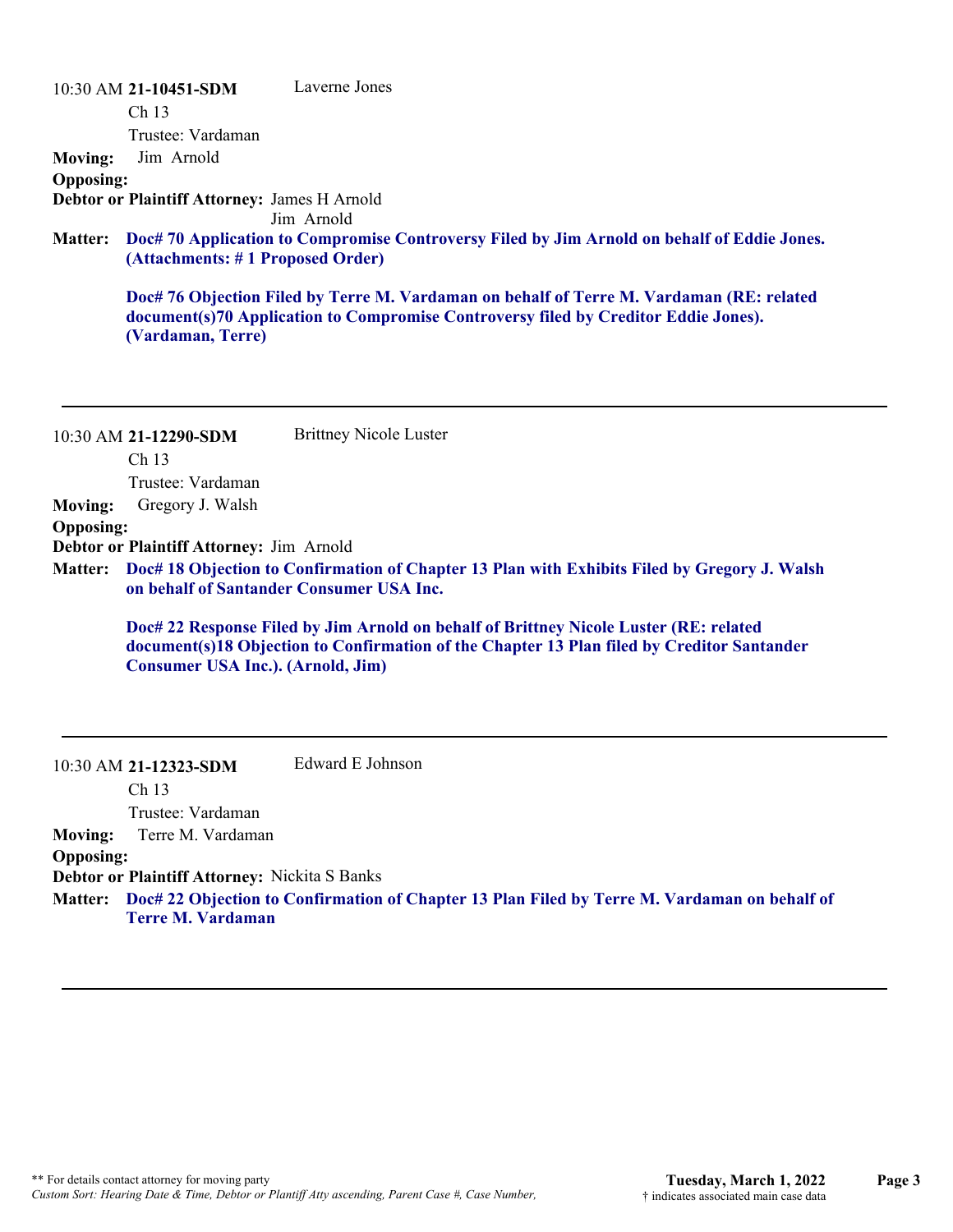|                  | 10:30 AM 21-12323-SDM                         | Edward E Johnson                                                                                                                                                                                    |
|------------------|-----------------------------------------------|-----------------------------------------------------------------------------------------------------------------------------------------------------------------------------------------------------|
|                  | Ch <sub>13</sub>                              |                                                                                                                                                                                                     |
|                  | Trustee: Vardaman                             |                                                                                                                                                                                                     |
| <b>Moving:</b>   | <b>Brittany Smith Taylor</b>                  |                                                                                                                                                                                                     |
| <b>Opposing:</b> |                                               |                                                                                                                                                                                                     |
|                  | Debtor or Plaintiff Attorney: Nickita S Banks |                                                                                                                                                                                                     |
|                  | Ш                                             | Matter: Doc# 32 Objection to Confirmation of Chapter 13 Plan Filed by Brittany Smith Taylor on behalf<br>of Wilmington Savings Fund Society, FSB, d/b/a Christiana Trust as Trustee for PNPMS Trust |

10:30 AM **18-10870-SDM**  Amanda B. Bishop

Ch 13

Trustee: Vardaman

#### **Moving:**

# **Opposing:**

**Debtor or Plaintiff Attorney:** Kimberly Brown Bowling

**Doc# 21 Trustee's Notice and Motion to Dismiss Case for Failure to Make Plan Payments . Matter: Responses due by 12/30/2021.**

**Doc# 22 Response Filed by Kimberly Brown Bowling on behalf of Amanda B. Bishop (RE: related document(s)21 Trustee's Notice and Motion to Dismiss Case for Failure to Make Plan Payments). (Bowling, Kimberly)**

|                  | $10:30$ AM $18-12754$ -SDM   | Frances W Randle                                                                                                                                                                             |
|------------------|------------------------------|----------------------------------------------------------------------------------------------------------------------------------------------------------------------------------------------|
|                  | Ch <sub>13</sub>             |                                                                                                                                                                                              |
|                  | Trustee: Vardaman            |                                                                                                                                                                                              |
| <b>Moving:</b>   |                              |                                                                                                                                                                                              |
| <b>Opposing:</b> |                              |                                                                                                                                                                                              |
|                  |                              | Debtor or Plaintiff Attorney: Kimberly Brown Bowling                                                                                                                                         |
|                  |                              | Matter: Doc# 38 Trustee's Notice and Motion to Dismiss Case for Failure to Make Plan Payments.                                                                                               |
|                  | Responses due by 12/30/2021. |                                                                                                                                                                                              |
|                  | (Bowling, Kimberly)          | Doc# 39 Response Filed by Kimberly Brown Bowling on behalf of Frances W Randle (RE: related<br>document(s)38 Trustee's Notice and Motion to Dismiss Case for Failure to Make Plan Payments). |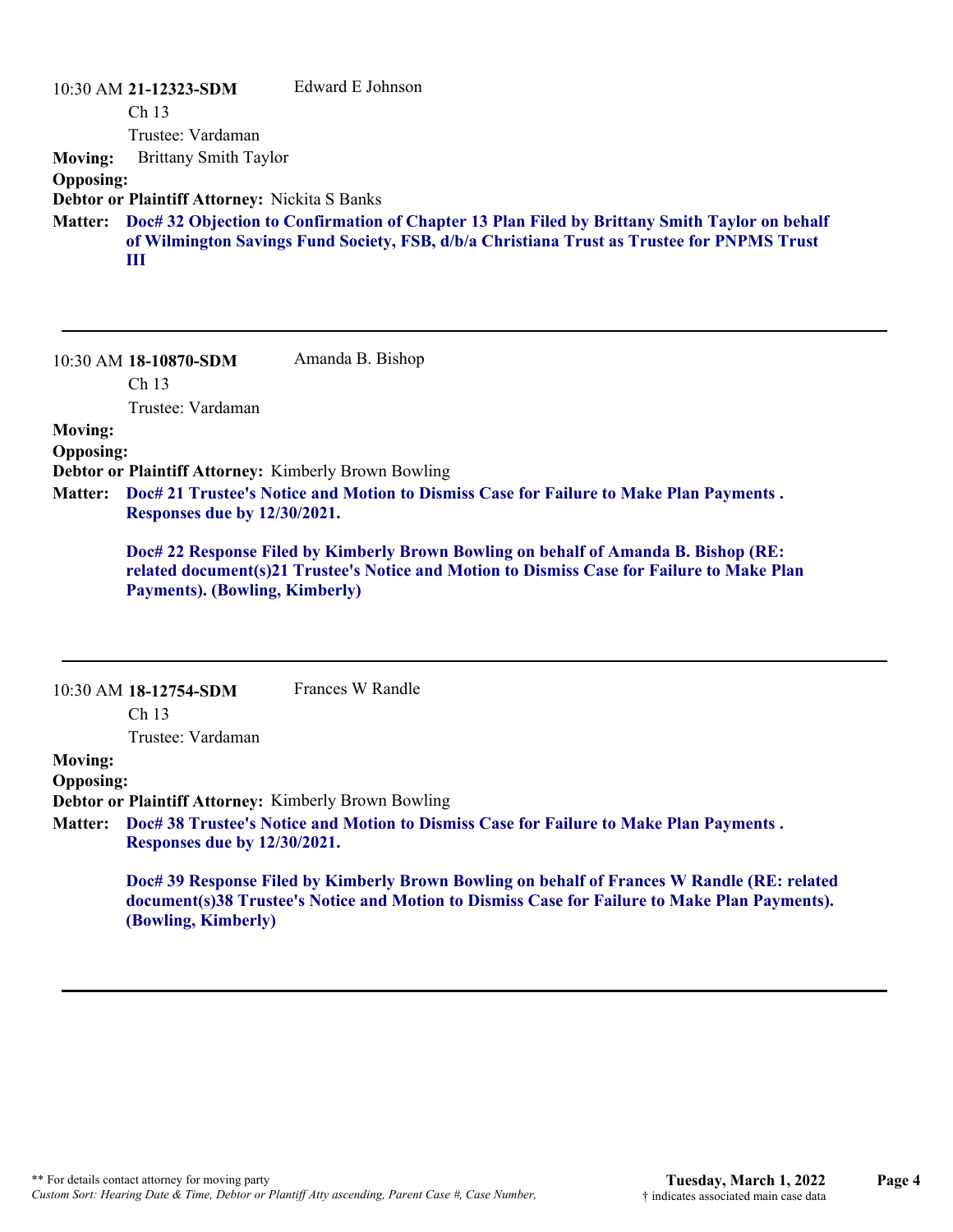|                                                      | 10:30 AM 18-14070-SDM<br>Ch 13<br>Trustee: Vardaman                                                                                                                            | Earl Wayne Duncan and<br>Linda G. Duncan                                                                                                                                                    |  |
|------------------------------------------------------|--------------------------------------------------------------------------------------------------------------------------------------------------------------------------------|---------------------------------------------------------------------------------------------------------------------------------------------------------------------------------------------|--|
| <b>Moving:</b><br><b>Opposing:</b><br><b>Matter:</b> | <b>Responses due by 12/30/2021.</b>                                                                                                                                            | <b>Debtor or Plaintiff Attorney: Kimberly Brown Bowling</b><br>Doc# 27 Trustee's Notice and Motion to Dismiss Case for Failure to Make Plan Payments.                                       |  |
|                                                      | <b>Make Plan Payments). (Bowling, Kimberly)</b>                                                                                                                                | Doc# 28 Response Filed by Kimberly Brown Bowling on behalf of Earl Wayne Duncan, Linda G.<br>Duncan (RE: related document(s)27 Trustee's Notice and Motion to Dismiss Case for Failure to   |  |
|                                                      | 10:30 AM 19-10752-SDM<br>Ch 13                                                                                                                                                 | Steven W Walker and<br>Linda D Walker                                                                                                                                                       |  |
|                                                      | Trustee: Vardaman                                                                                                                                                              |                                                                                                                                                                                             |  |
| <b>Moving:</b>                                       |                                                                                                                                                                                |                                                                                                                                                                                             |  |
| <b>Opposing:</b>                                     |                                                                                                                                                                                |                                                                                                                                                                                             |  |
| <b>Matter:</b>                                       | Debtor or Plaintiff Attorney: Kimberly Brown Bowling<br>Doc# 58 Trustee's Notice and Motion to Dismiss Case for Failure to Make Plan Payments.<br>Responses due by 12/30/2021. |                                                                                                                                                                                             |  |
|                                                      | <b>Make Plan Payments). (Bowling, Kimberly)</b>                                                                                                                                | Doc# 59 Response Filed by Kimberly Brown Bowling on behalf of Linda D Walker, Steven W<br>Walker (RE: related document(s)58 Trustee's Notice and Motion to Dismiss Case for Failure to      |  |
|                                                      | 10:30 AM 19-14772-SDM<br>Ch 13                                                                                                                                                 | Sherea Y. Tatum                                                                                                                                                                             |  |
|                                                      | Trustee: Vardaman                                                                                                                                                              |                                                                                                                                                                                             |  |
| <b>Moving:</b>                                       |                                                                                                                                                                                |                                                                                                                                                                                             |  |
| <b>Opposing:</b>                                     |                                                                                                                                                                                | <b>Debtor or Plaintiff Attorney: Kimberly Brown Bowling</b>                                                                                                                                 |  |
| <b>Matter:</b>                                       | Responses due by 12/30/2021.                                                                                                                                                   | Doc# 30 Trustee's Notice and Motion to Dismiss Case for Failure to Make Plan Payments.                                                                                                      |  |
|                                                      | (Bowling, Kimberly)                                                                                                                                                            | Doc# 31 Response Filed by Kimberly Brown Bowling on behalf of Sherea Y. Tatum (RE: related<br>document(s)30 Trustee's Notice and Motion to Dismiss Case for Failure to Make Plan Payments). |  |
|                                                      |                                                                                                                                                                                |                                                                                                                                                                                             |  |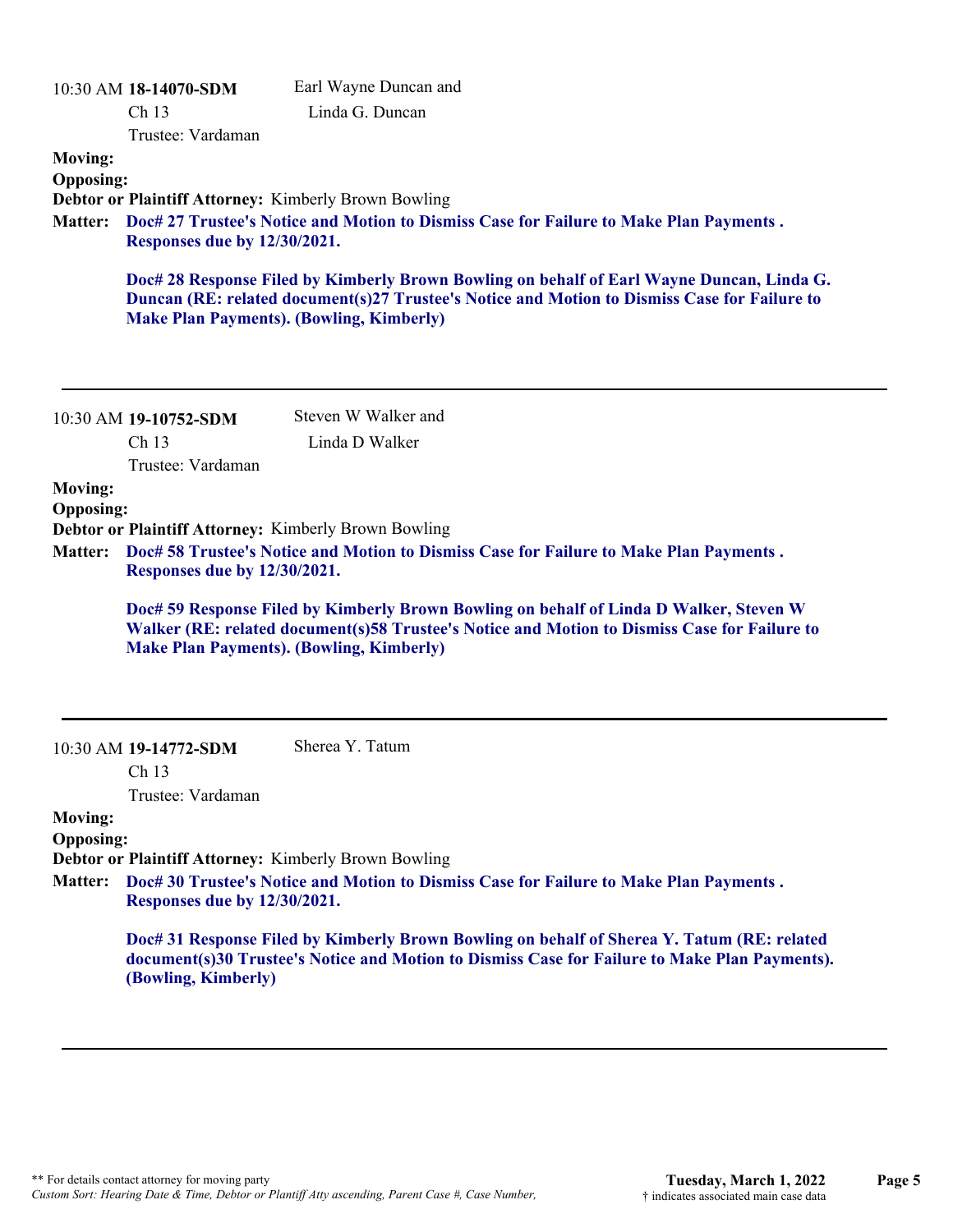| <b>Moving:</b><br><b>Opposing:</b><br><b>Matter:</b> | 10:30 AM 20-11482-SDM<br>Ch 13<br>Trustee: Vardaman<br>Edward E. Lawler Jr.<br><b>Debtor or Plaintiff Attorney: Kimberly Brown Bowling</b><br><b>Telephonic). (Bowling, Kimberly)</b> | Clyde D. Southworth, Sr. and<br>Kimberly K. Southworth<br>Doc# 24 Motion for Relief from Stay., Motion to Abandon. Filed by Edward E. Lawler Jr. on<br>behalf of 21st Mortgage Corporation. (Attachments: #1 Exhibit A)<br>Doc# 27 Response Filed by Kimberly Brown Bowling on behalf of Clyde D. Southworth Sr.,<br>Kimberly K. Southworth (RE: related document(s)24 Motion for Relief From Stay filed by<br><b>Creditor 21st Mortgage Corporation, Motion to Abandon, 25 Hearing Set (Document)</b> |
|------------------------------------------------------|---------------------------------------------------------------------------------------------------------------------------------------------------------------------------------------|--------------------------------------------------------------------------------------------------------------------------------------------------------------------------------------------------------------------------------------------------------------------------------------------------------------------------------------------------------------------------------------------------------------------------------------------------------------------------------------------------------|
|                                                      | 10:30 AM 20-11482-SDM<br>Ch <sub>13</sub><br>Trustee: Vardaman                                                                                                                        | Clyde D. Southworth, Sr. and<br>Kimberly K. Southworth                                                                                                                                                                                                                                                                                                                                                                                                                                                 |
| <b>Moving:</b>                                       |                                                                                                                                                                                       |                                                                                                                                                                                                                                                                                                                                                                                                                                                                                                        |
| <b>Opposing:</b>                                     |                                                                                                                                                                                       |                                                                                                                                                                                                                                                                                                                                                                                                                                                                                                        |
| <b>Matter:</b>                                       | Debtor or Plaintiff Attorney: Kimberly Brown Bowling<br>Responses due by 12/30/2021.                                                                                                  | Doc# 28 Trustee's Notice and Motion to Dismiss Case for Failure to Make Plan Payments.                                                                                                                                                                                                                                                                                                                                                                                                                 |
|                                                      |                                                                                                                                                                                       | Doc# 31 Response Filed by Kimberly Brown Bowling on behalf of Clyde D. Southworth Sr.,<br>Kimberly K. Southworth (RE: related document(s)28 Trustee's Notice and Motion to Dismiss<br><b>Case for Failure to Make Plan Payments). (Bowling, Kimberly)</b>                                                                                                                                                                                                                                              |
|                                                      | 10:30 AM 20-11599-SDM<br>Ch 13                                                                                                                                                        | Sonja B Heard                                                                                                                                                                                                                                                                                                                                                                                                                                                                                          |
| <b>Moving:</b>                                       | Trustee: Vardaman                                                                                                                                                                     |                                                                                                                                                                                                                                                                                                                                                                                                                                                                                                        |
| <b>Opposing:</b>                                     |                                                                                                                                                                                       |                                                                                                                                                                                                                                                                                                                                                                                                                                                                                                        |
|                                                      | Debtor or Plaintiff Attorney: Kimberly Brown Bowling                                                                                                                                  |                                                                                                                                                                                                                                                                                                                                                                                                                                                                                                        |
| <b>Matter:</b>                                       | Responses due by 12/30/2021.                                                                                                                                                          | Doc# 39 Trustee's Notice and Motion to Dismiss Case for Failure to Make Plan Payments.                                                                                                                                                                                                                                                                                                                                                                                                                 |
|                                                      | (Bowling, Kimberly)                                                                                                                                                                   | Doc# 41 Response Filed by Kimberly Brown Bowling on behalf of Sonja B Heard (RE: related<br>document(s)39 Trustee's Notice and Motion to Dismiss Case for Failure to Make Plan Payments).                                                                                                                                                                                                                                                                                                              |
|                                                      |                                                                                                                                                                                       |                                                                                                                                                                                                                                                                                                                                                                                                                                                                                                        |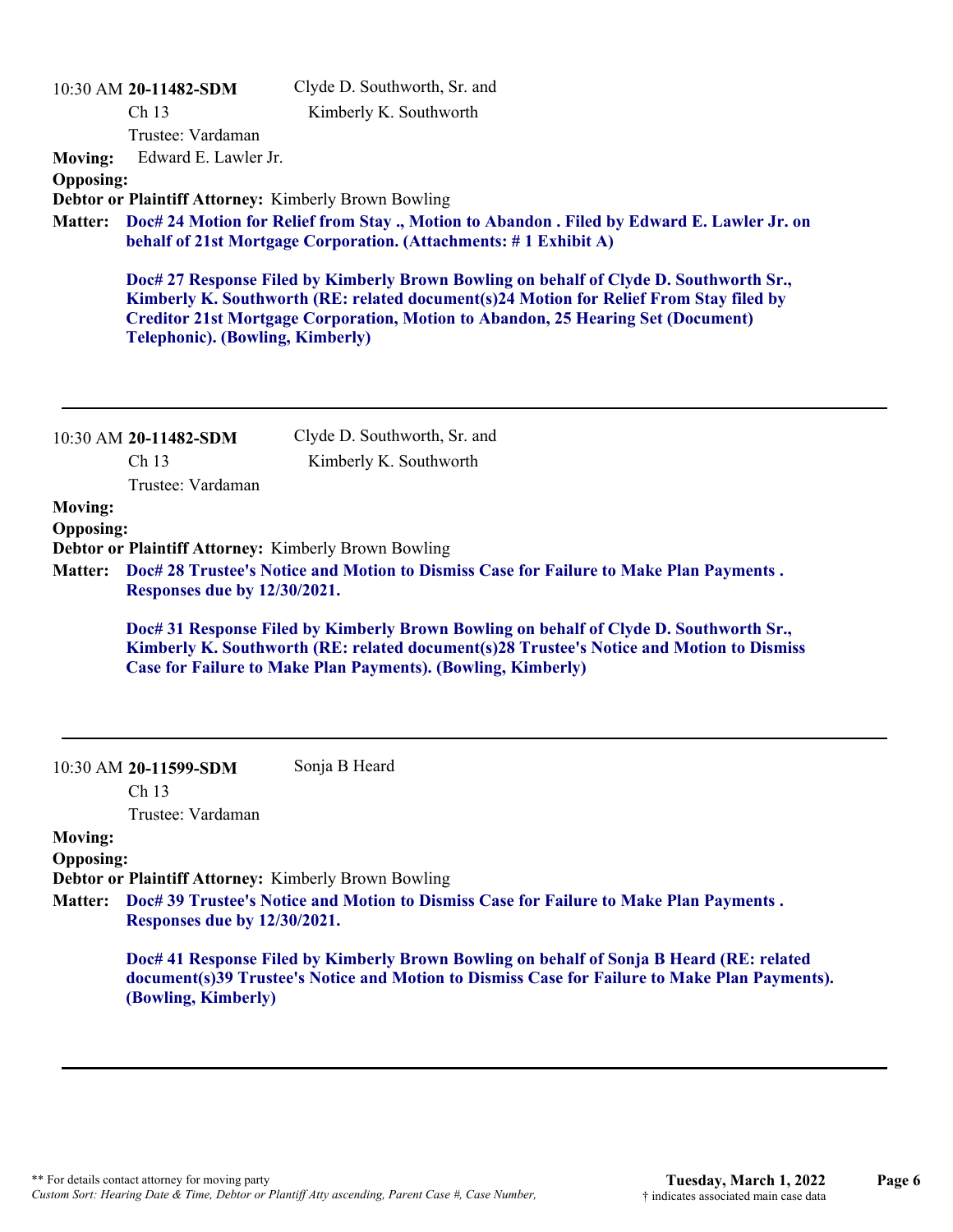|                                                      | 10:30 AM 20-12318-SDM<br>Ch <sub>13</sub><br>Trustee: Vardaman | Holly M. Russell                                                                                                                                                                             |
|------------------------------------------------------|----------------------------------------------------------------|----------------------------------------------------------------------------------------------------------------------------------------------------------------------------------------------|
| <b>Moving:</b><br><b>Opposing:</b><br><b>Matter:</b> | Responses due by 12/30/2021.                                   | Debtor or Plaintiff Attorney: Kimberly Brown Bowling<br>Doc# 32 Trustee's Notice and Motion to Dismiss Case for Failure to Make Plan Payments.                                               |
|                                                      | (Bowling, Kimberly)                                            | Doc# 35 Response Filed by Kimberly Brown Bowling on behalf of Holly M. Russell (RE: related<br>document(s)32 Trustee's Notice and Motion to Dismiss Case for Failure to Make Plan Payments). |
|                                                      | 10:30 AM 20-13197-SDM<br>Ch <sub>13</sub><br>Trustee: Vardaman | Verna C. Kinard                                                                                                                                                                              |
| <b>Moving:</b><br><b>Opposing:</b><br><b>Matter:</b> | Responses due by 12/30/2021.                                   | Debtor or Plaintiff Attorney: Kimberly Brown Bowling<br>Doc# 23 Trustee's Notice and Motion to Dismiss Case for Failure to Make Plan Payments.                                               |
|                                                      | (Bowling, Kimberly)                                            | Doc# 24 Response Filed by Kimberly Brown Bowling on behalf of Verna C. Kinard (RE: related<br>document(s)23 Trustee's Notice and Motion to Dismiss Case for Failure to Make Plan Payments).  |
|                                                      | 10:30 AM 21-12248-SDM                                          | Deborah S. Johnson                                                                                                                                                                           |

Ch 13

Trustee: Vardaman

**Moving:** Kelli Michelle Stevens

# **Opposing:**

**Debtor or Plaintiff Attorney:** Kimberly Brown Bowling

**Doc# 17 Objection to Confirmation of Chapter 13 Plan Filed by Kelli Michelle Stevens on behalf Matter: of First Tower Loan LLC**

10:30 AM **21-12350-SDM** 

Jeffrey J. Lessard, Sr.

Ch 13 Trustee: Vardaman **Moving:** Kelli Michelle Stevens **Opposing: Debtor or Plaintiff Attorney:** Kimberly Brown Bowling **Doc# 14 Objection to Confirmation of Chapter 13 Plan Filed by Kelli Michelle Stevens on behalf Matter: of First Tower Loan LLC**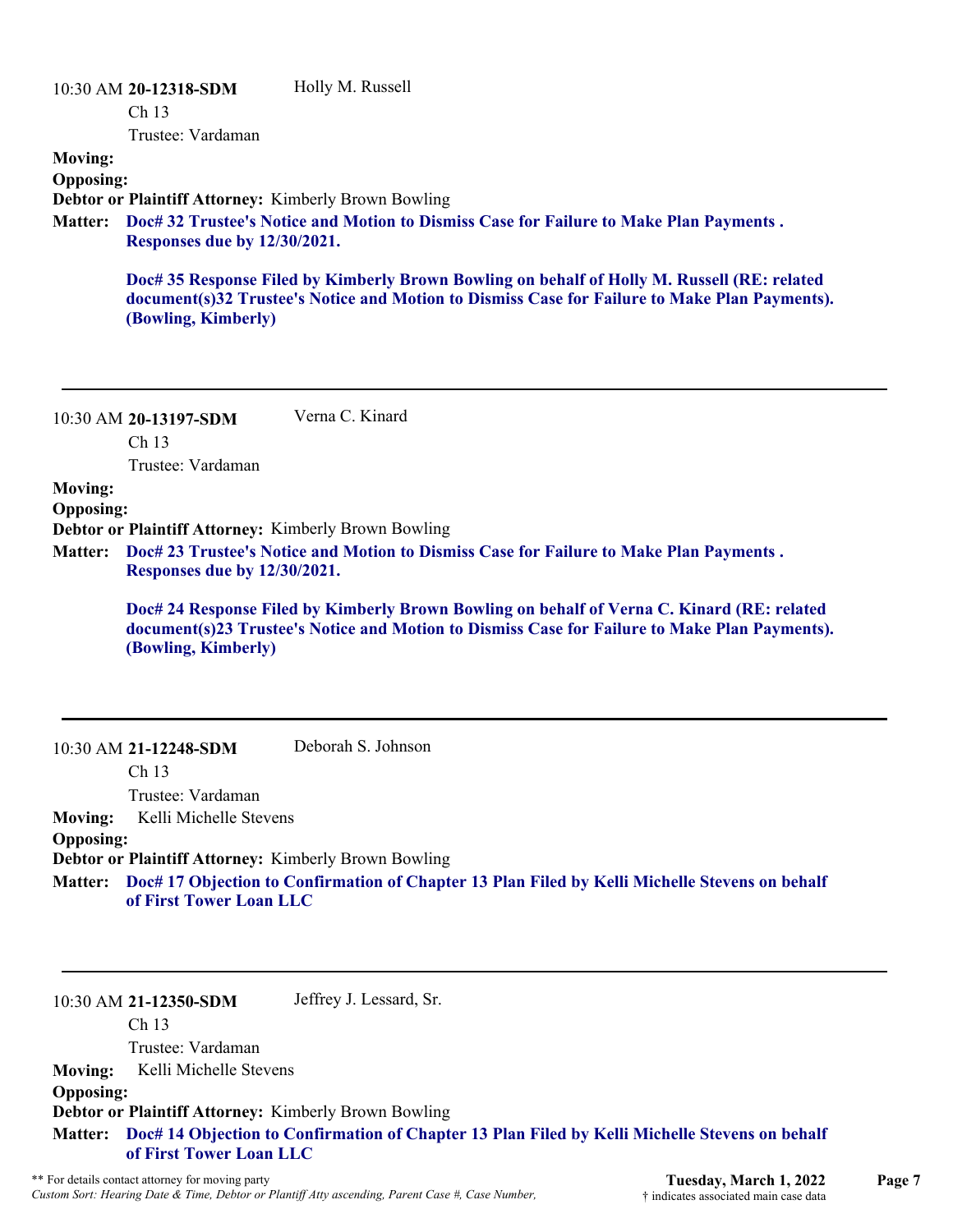|                  | Tony O Yeager<br>10:30 AM 22-10184-SDM                                                                                                                            |
|------------------|-------------------------------------------------------------------------------------------------------------------------------------------------------------------|
|                  | Ch <sub>13</sub>                                                                                                                                                  |
|                  | Trustee: Vardaman                                                                                                                                                 |
|                  | <b>Moving:</b> Kimberly Brown Bowling                                                                                                                             |
| <b>Opposing:</b> |                                                                                                                                                                   |
|                  | <b>Debtor or Plaintiff Attorney: Kimberly Brown Bowling</b>                                                                                                       |
|                  | Matter: Doc# 5 Motion to Extend Automatic Stay under 362(c)(3)(B) Filed by Kimberly Brown Bowling<br>on behalf of Tony O Yeager. (Attachments: #1 Proposed Order) |

|                  | 10:30 AM 22-10231-SDM                                       | Renie J Wintjen                                                                                                                                                     |
|------------------|-------------------------------------------------------------|---------------------------------------------------------------------------------------------------------------------------------------------------------------------|
|                  | Ch <sub>13</sub>                                            |                                                                                                                                                                     |
|                  | Trustee: Vardaman                                           |                                                                                                                                                                     |
| <b>Moving:</b>   | Kimberly Brown Bowling                                      |                                                                                                                                                                     |
| <b>Opposing:</b> |                                                             |                                                                                                                                                                     |
|                  | <b>Debtor or Plaintiff Attorney: Kimberly Brown Bowling</b> |                                                                                                                                                                     |
|                  |                                                             | Matter: Doc# 4 Motion to Extend Automatic Stay under 362(c)(3)(B) Filed by Kimberly Brown Bowling<br>on behalf of Renie J Wintjen. (Attachments: #1 Proposed Order) |

|                  | 10:30 AM 21-10595-SDM                                      | Danielle Price                                                                                                                                                                                                                                                  |
|------------------|------------------------------------------------------------|-----------------------------------------------------------------------------------------------------------------------------------------------------------------------------------------------------------------------------------------------------------------|
|                  | Ch <sub>13</sub>                                           |                                                                                                                                                                                                                                                                 |
|                  | Trustee: Vardaman                                          |                                                                                                                                                                                                                                                                 |
| <b>Moving:</b>   | Edward E. Lawler Jr.                                       |                                                                                                                                                                                                                                                                 |
| <b>Opposing:</b> |                                                            |                                                                                                                                                                                                                                                                 |
|                  | <b>Debtor or Plaintiff Attorney: William C. Cunningham</b> |                                                                                                                                                                                                                                                                 |
| <b>Matter:</b>   | <b>Exhibit A - Agreement</b> )                             | Doc# 42 Motion for Relief from Stay., Motion to Abandon., Motion for Adequate Protection<br>Filed by Edward E. Lawler Jr. on behalf of 21st Mortgage Corporation. (Attachments: #1                                                                              |
|                  |                                                            | Doc# 44 Response Filed by William C. Cunningham on behalf of Danielle Price (RE: related<br>document(s)42 Motion for Relief From Stay filed by Creditor 21st Mortgage Corporation, Motion<br>to Abandon, Motion for Adequate Protection). (Cunningham, William) |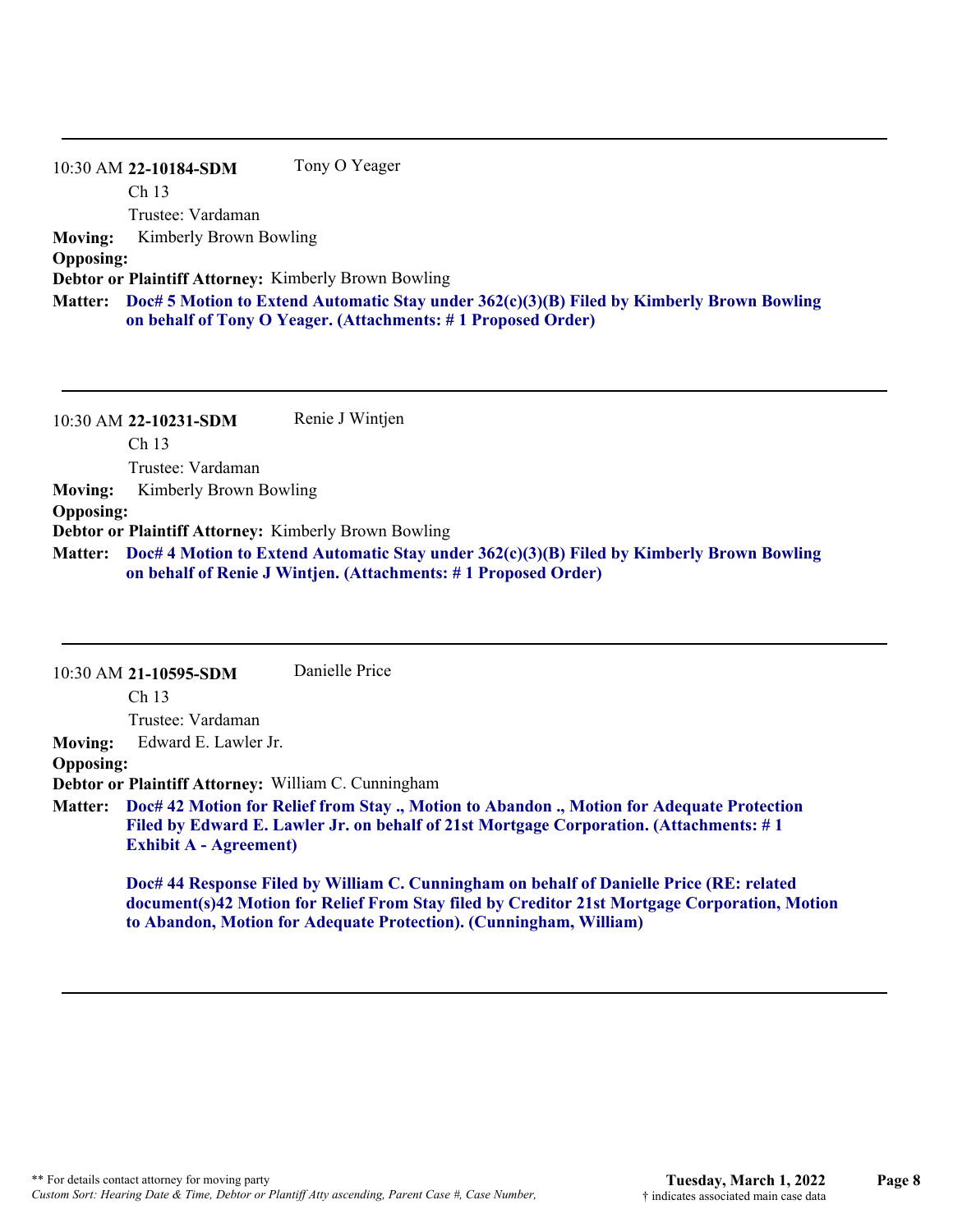10:30 AM **21-12415-SDM**  Tony Orlando Dent

Ch 13

Trustee: Vardaman

**Moving:** Kelli Michelle Stevens

**Opposing:**

**Debtor or Plaintiff Attorney:** William C. Cunningham

**Doc# 17 Objection to Confirmation of Chapter 13 Plan Filed by Kelli Michelle Stevens on behalf Matter: of Tower Loan of Mississippi LLC**

**Doc# 20 Response Filed by William C. Cunningham on behalf of Tony Orlando Dent (RE: related document(s)17 Objection to Confirmation of the Chapter 13 Plan filed by Creditor Tower Loan of Mississippi LLC). (Cunningham, William)**

10:30 AM **22-10019-SDM**  Ch 13 Trustee: Vardaman Malia Shaneke Ferguson **Moving:** Terre M. Vardaman **Opposing: Debtor or Plaintiff Attorney:** William C. Cunningham **Doc# 15 Objection to Confirmation of Chapter 13 Plan Filed by Terre M. Vardaman on behalf of Matter: Terre M. Vardaman Doc# 17 Response Filed by William C. Cunningham on behalf of Malia Shaneke Ferguson (RE: related document(s)15 Objection to Confirmation of the Chapter 13 Plan filed by Trustee Terre M. Vardaman). (Cunningham, William)**

10:30 AM **21-12189-SDM**  Ch 13 Trustee: Vardaman Ronnie G. Gray **Moving:** Terre M. Vardaman **Opposing: Debtor or Plaintiff Attorney:** Carter Dobbs **Doc# 24 Objection to Confirmation of Chapter 13 Plan Filed by Terre M. Vardaman on behalf of Matter: Terre M. Vardaman**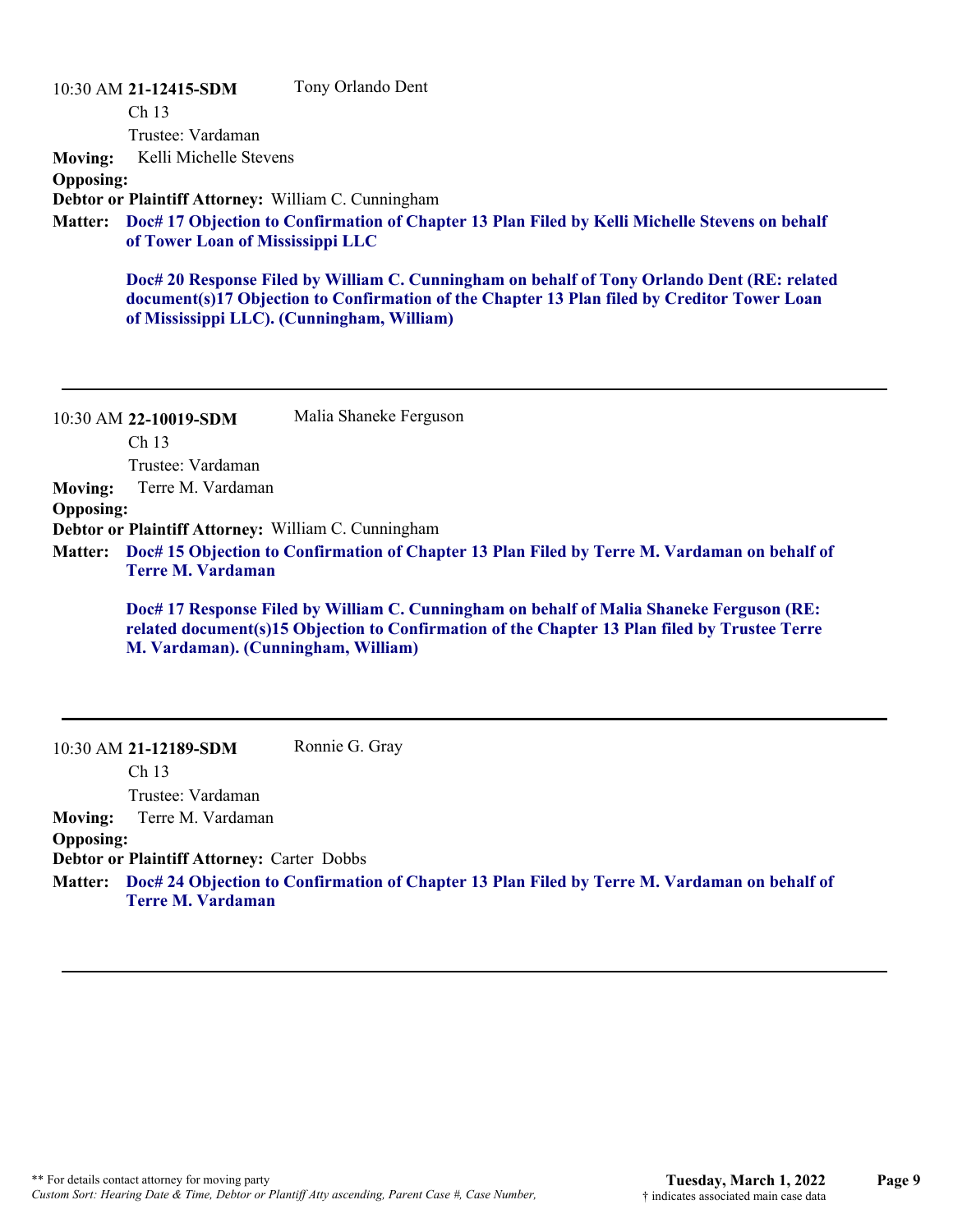|                  | 10:30 AM 17-10490-SDM                                           | Kendrick C Washington and                                                                                                                                                                                                                               |
|------------------|-----------------------------------------------------------------|---------------------------------------------------------------------------------------------------------------------------------------------------------------------------------------------------------------------------------------------------------|
|                  | Ch <sub>13</sub>                                                | Latasha R Washington                                                                                                                                                                                                                                    |
|                  | Trustee: Vardaman                                               |                                                                                                                                                                                                                                                         |
| <b>Moving:</b>   | Robert Gambrell                                                 |                                                                                                                                                                                                                                                         |
| <b>Opposing:</b> |                                                                 |                                                                                                                                                                                                                                                         |
|                  | Debtor or Plaintiff Attorney: Robert Gambrell                   |                                                                                                                                                                                                                                                         |
| <b>Matter:</b>   |                                                                 | Doc# 91 Motion and Notice to Modify Confirmed Plan Filed by Robert Gambrell on behalf of<br>Kendrick C Washington, Latasha R Washington. Response due by 12/23/2021. (Attachments: #1<br>Proposed Order) Modified response ddl per order on 12/10/2021. |
|                  |                                                                 | Doc# 95 Objection Filed by Terre M. Vardaman on behalf of Terre M. Vardaman (RE: related<br>document(s)91 Motion and Notice to Modify Confirmed Plan filed by Debtor Kendrick C<br>Washington, Joint Debtor Latasha R Washington). (Vardaman, Terre)    |
|                  | 10:30 AM 17-10505-SDM<br>Ch <sub>13</sub><br>Trustee: Vardaman  | Earie D Moore                                                                                                                                                                                                                                           |
|                  | <b>Show Cause Hearing</b>                                       |                                                                                                                                                                                                                                                         |
| <b>Moving:</b>   | Robert Gambrell                                                 |                                                                                                                                                                                                                                                         |
| <b>Opposing:</b> |                                                                 |                                                                                                                                                                                                                                                         |
|                  | Debtor or Plaintiff Attorney: Robert Gambrell                   |                                                                                                                                                                                                                                                         |
| <b>Matter:</b>   | #1 Proposed Order)                                              | Doc# 55 Motion to Borrow Filed by Robert Gambrell on behalf of Earie D Moore. (Attachments:                                                                                                                                                             |
|                  |                                                                 | Doc# 61 Objection Filed by Terre M. Vardaman on behalf of Terre M. Vardaman (RE: related<br>document(s)55 Motion to Borrow filed by Debtor Earie D Moore). (Vardaman, Terre)                                                                            |
|                  | 10:30 AM 21-12096-SDM<br>Ch <sub>7</sub><br>Trustee: Applewhite | Angela C. Sheffield                                                                                                                                                                                                                                     |
| <b>Moving:</b>   | Charles F. Barbour                                              |                                                                                                                                                                                                                                                         |
| <b>Opposing:</b> |                                                                 |                                                                                                                                                                                                                                                         |
|                  | Debtor or Plaintiff Attorney: Michael B. Gratz                  |                                                                                                                                                                                                                                                         |
| <b>Matter:</b>   | $C \# 4$ Exhibit D $\# 5$ Proposed Order)                       | Doc# 10 Motion for Relief from Stay., Motion to Abandon. Filed by Charles F. Barbour on<br>behalf of Specialized Loan Servicing LLC. (Attachments: #1 Exhibit A #2 Exhibit B #3 Exhibit                                                                 |
|                  | <b>Motion to Abandon). (Gratz, Michael)</b>                     | Doc# 13 Response Filed by Michael B. Gratz Sr. on behalf of Angela C. Sheffield (RE: related<br>document(s)10 Motion for Relief From Stay filed by Creditor Specialized Loan Servicing LLC,                                                             |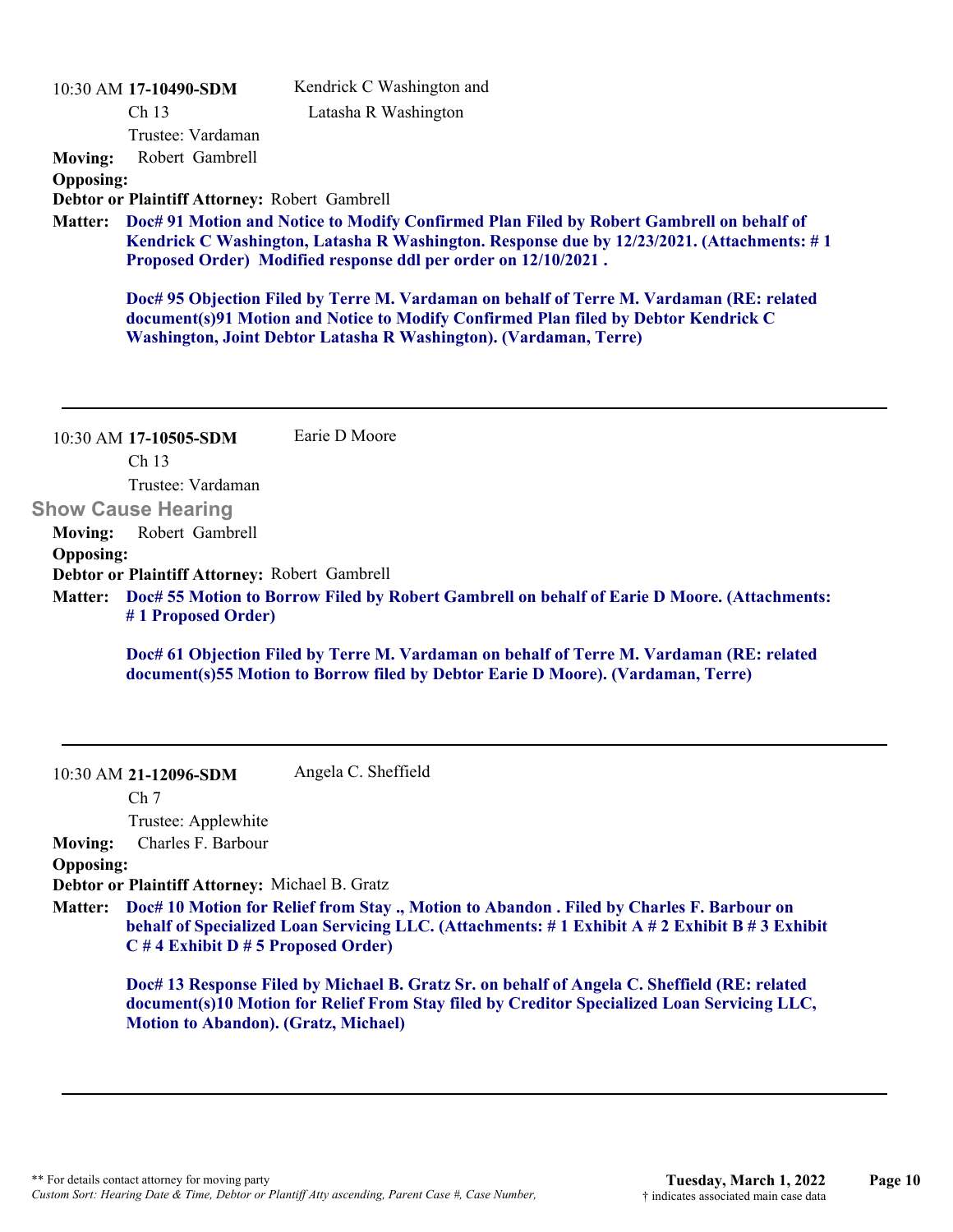| <b>Moving:</b><br><b>Opposing:</b><br><b>Matter:</b> | 10:30 AM 21-10316-SDM<br>Ch 13<br>Trustee: Vardaman<br>John F Hughes<br>Debtor or Plaintiff Attorney: John F Hughes<br><b>1 Home Purchase Agreement)</b> | Sheri Harshaw<br>Doc# 27 Motion to Borrow Filed by John F Hughes on behalf of Sheri Harshaw. (Attachments: #<br>Doc# 31 Objection Filed by Terre M. Vardaman on behalf of Terre M. Vardaman (RE: related<br>document(s)27 Motion to Borrow filed by Debtor Sheri Harshaw). (Vardaman, Terre)                                                                                                                                                                                                                                                                                                                                                                                                   |
|------------------------------------------------------|----------------------------------------------------------------------------------------------------------------------------------------------------------|------------------------------------------------------------------------------------------------------------------------------------------------------------------------------------------------------------------------------------------------------------------------------------------------------------------------------------------------------------------------------------------------------------------------------------------------------------------------------------------------------------------------------------------------------------------------------------------------------------------------------------------------------------------------------------------------|
|                                                      | 10:30 AM 18-10588-SDM<br>Ch 13                                                                                                                           | Sylvia A. Paige                                                                                                                                                                                                                                                                                                                                                                                                                                                                                                                                                                                                                                                                                |
| <b>Moving:</b><br><b>Opposing:</b><br><b>Matter:</b> | Trustee: Vardaman<br>Bradley P. Jones<br>Debtor or Plaintiff Attorney: Stephanie L. Mallette<br>Docket by: (CLD)                                         | Doc# 55 Motion for Relief from Stay ., Motion for Relief from Stay (Codebtor or Child Support),<br>Motion to Abandon . Filed by Eric C Miller on behalf of Wells Fargo Bank, N.A. as Trustee for<br>Option One Mortgage Loan Trust 2001-A, Asset-Backed Certif icates, Series 2001-A . Entered on<br>Doc# 58 Response Filed by Stephanie L. Mallette on behalf of Sylvia A. Paige (RE: related<br>document(s)55 Motion for Relief From Stay filed by Creditor Wells Fargo Bank, N.A. as Trustee<br>for Option One Mortgage Loan Trust 2001-A, Asset-Backed Certif icates, Series 2001-A, Motion<br>for Relief from Stay (Codebtor or Child Support), Motion to Abandon). (Mallette, Stephanie) |
|                                                      | 10:30 AM 17-12830-SDM<br>Ch <sub>13</sub><br>Trustee: Vardaman                                                                                           | Laketha Cunningham                                                                                                                                                                                                                                                                                                                                                                                                                                                                                                                                                                                                                                                                             |
| <b>Moving:</b><br><b>Opposing:</b><br><b>Matter:</b> | Debtor or Plaintiff Attorney: R. Gawyn Mitchell<br>Responses due by 12/30/2021.<br>(Mitchell, R.)                                                        | Doc# 41 Trustee's Notice and Motion to Dismiss Case for Failure to Make Plan Payments.<br>Doc# 42 Response Filed by R. Gawyn Mitchell on behalf of Laketha Cunningham (RE: related<br>document(s)41 Trustee's Notice and Motion to Dismiss Case for Failure to Make Plan Payments).                                                                                                                                                                                                                                                                                                                                                                                                            |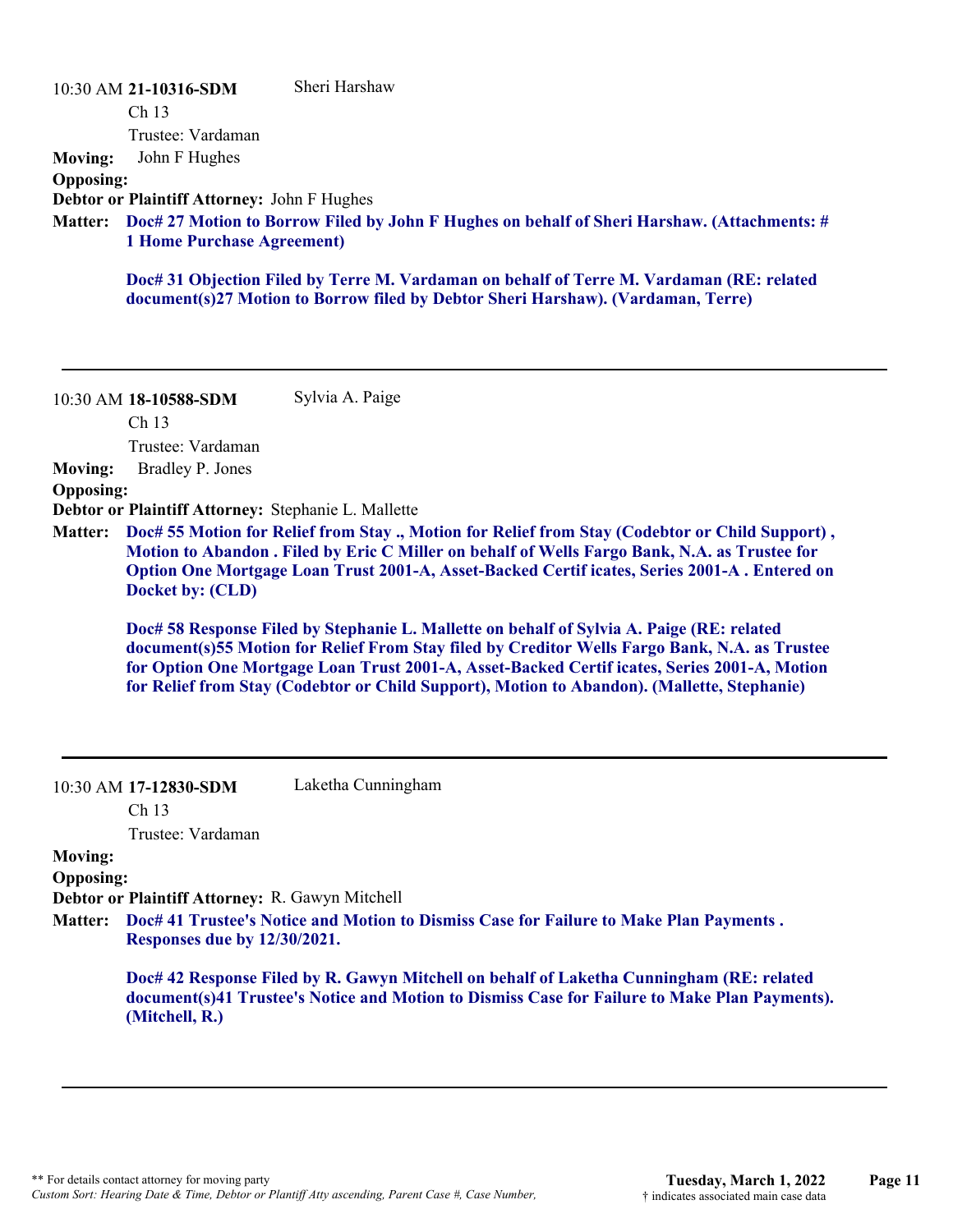|                                                                                                                                          | 10:30 AM 18-12024-SDM                                  | Tiffany E Davis                                                                                                                                                                        |
|------------------------------------------------------------------------------------------------------------------------------------------|--------------------------------------------------------|----------------------------------------------------------------------------------------------------------------------------------------------------------------------------------------|
|                                                                                                                                          | Ch <sub>13</sub>                                       |                                                                                                                                                                                        |
|                                                                                                                                          | Trustee: Vardaman                                      |                                                                                                                                                                                        |
| <b>Moving:</b>                                                                                                                           |                                                        |                                                                                                                                                                                        |
| <b>Opposing:</b>                                                                                                                         |                                                        |                                                                                                                                                                                        |
|                                                                                                                                          | <b>Debtor or Plaintiff Attorney: R. Gawyn Mitchell</b> |                                                                                                                                                                                        |
| Doc# 23 Trustee's Notice and Motion to Dismiss Case for Failure to Make Plan Payments.<br><b>Matter:</b><br>Responses due by 12/30/2021. |                                                        |                                                                                                                                                                                        |
|                                                                                                                                          | (Mitchell, R.)                                         | Doc# 24 Response Filed by R. Gawyn Mitchell on behalf of Tiffany E Davis (RE: related<br>document(s)23 Trustee's Notice and Motion to Dismiss Case for Failure to Make Plan Payments). |
|                                                                                                                                          |                                                        |                                                                                                                                                                                        |

10:30 AM **18-12435-SDM**  Ch 13 Trustee: Vardaman Sandra D Beard **Moving:** J. Gary Massey **Opposing: Debtor or Plaintiff Attorney:** R. Gawyn Mitchell **Doc# 40 Motion for Relief from Stay ., Motion to Abandon . Filed by Eric C Miller on behalf of Matter: JPMorgan Chase Bank, National Association . Entered on Docket by: (EL) Doc# 43 Response Filed by R. Gawyn Mitchell on behalf of Sandra D Beard (RE: related document(s)40 Motion for Relief From Stay filed by Creditor JPMorgan Chase Bank, National Association, Motion to Abandon). (Mitchell, R.)** 10:30 AM **18-13440-SDM**  Ch 13 Joyce A. Vaughn

Trustee: Vardaman

**Moving:** Eric C Miller

# **Opposing:**

**Debtor or Plaintiff Attorney:** R. Gawyn Mitchell

**Doc# 37 Motion to Compel Filed by Eric C Miller on behalf of Deutsche Bank National Trust Company, as Trustee for Soundview Home Loan Trust 2006-2, Asset-Backed Certificates, Series 2006-2. Matter:**

**Doc# 39 Response Filed by R. Gawyn Mitchell on behalf of Joyce A. Vaughn (RE: related document(s)37 Motion to Compel filed by Creditor Deutsche Bank National Trust Company, as Trustee for Soundview Home Loan Trust 2006-2, Asset-Backed Certificates, Series 2006-2). (Mitchell, R.)**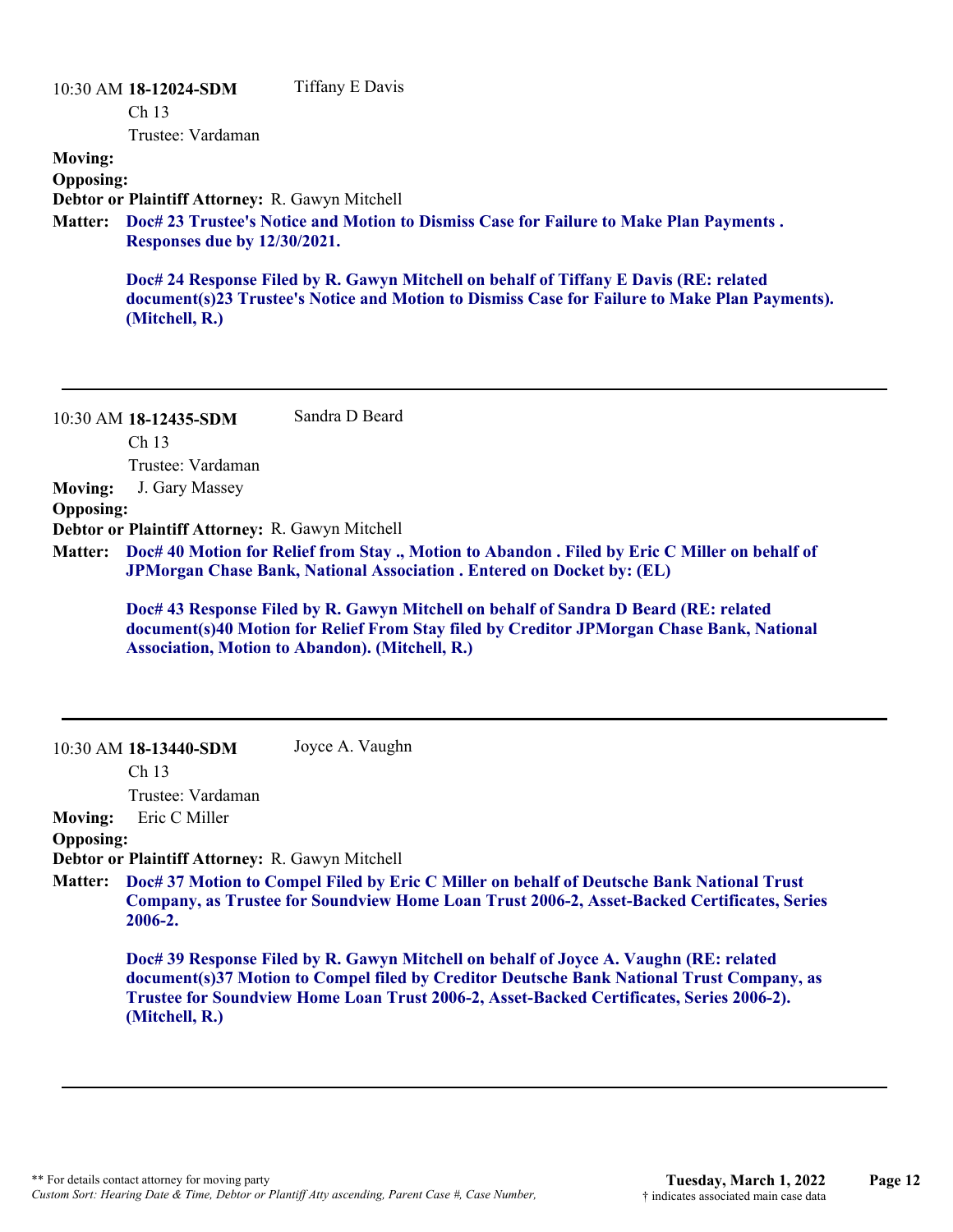|                  | 10:30 AM 18-13978-SDM                           | Chiketa Young                                                                                                                                                                            |
|------------------|-------------------------------------------------|------------------------------------------------------------------------------------------------------------------------------------------------------------------------------------------|
|                  | Ch <sub>13</sub>                                |                                                                                                                                                                                          |
|                  | Trustee: Vardaman                               |                                                                                                                                                                                          |
| <b>Moving:</b>   | Bradley P. Jones                                |                                                                                                                                                                                          |
| <b>Opposing:</b> |                                                 |                                                                                                                                                                                          |
|                  | Debtor or Plaintiff Attorney: R. Gawyn Mitchell |                                                                                                                                                                                          |
| <b>Matter:</b>   | <b>Entered on Docket by: (SGF)</b>              | Doc# 47 Motion to Abandon ., Motion for Relief from Stay . Filed by Eric C Miller on behalf of<br>Wilmington Savings Fund Society, FSB, as trustee of Quercus Mortgage Investment Trust. |

10:30 AM **18-13992-SDM**  Shandra Robinson

Ch 13

Trustee: Vardaman

# **Moving:**

# **Opposing:**

**Debtor or Plaintiff Attorney:** R. Gawyn Mitchell

**Doc# 66 Trustee's Notice and Motion to Dismiss Case for Failure to Make Plan Payments . Matter: Responses due by 12/30/2021.**

**Doc# 69 Response Filed by R. Gawyn Mitchell on behalf of Shandra Robinson (RE: related document(s)66 Trustee's Notice and Motion to Dismiss Case for Failure to Make Plan Payments). (Mitchell, R.)**

|                  | 10:30 AM 19-12637-SDM                           | Jeffery L. Walker                                                                                                                                                                        |
|------------------|-------------------------------------------------|------------------------------------------------------------------------------------------------------------------------------------------------------------------------------------------|
|                  | Ch <sub>13</sub>                                |                                                                                                                                                                                          |
|                  | Trustee: Vardaman                               |                                                                                                                                                                                          |
| <b>Moving:</b>   |                                                 |                                                                                                                                                                                          |
| <b>Opposing:</b> |                                                 |                                                                                                                                                                                          |
|                  | Debtor or Plaintiff Attorney: R. Gawyn Mitchell |                                                                                                                                                                                          |
| <b>Matter:</b>   |                                                 | Doc# 28 Trustee's Notice and Motion to Dismiss Case for Failure to Make Plan Payments.                                                                                                   |
|                  | Responses due by 12/30/2021.                    |                                                                                                                                                                                          |
|                  | (Mitchell, R.)                                  | Doc# 29 Response Filed by R. Gawyn Mitchell on behalf of Jeffery L. Walker (RE: related<br>document(s)28 Trustee's Notice and Motion to Dismiss Case for Failure to Make Plan Payments). |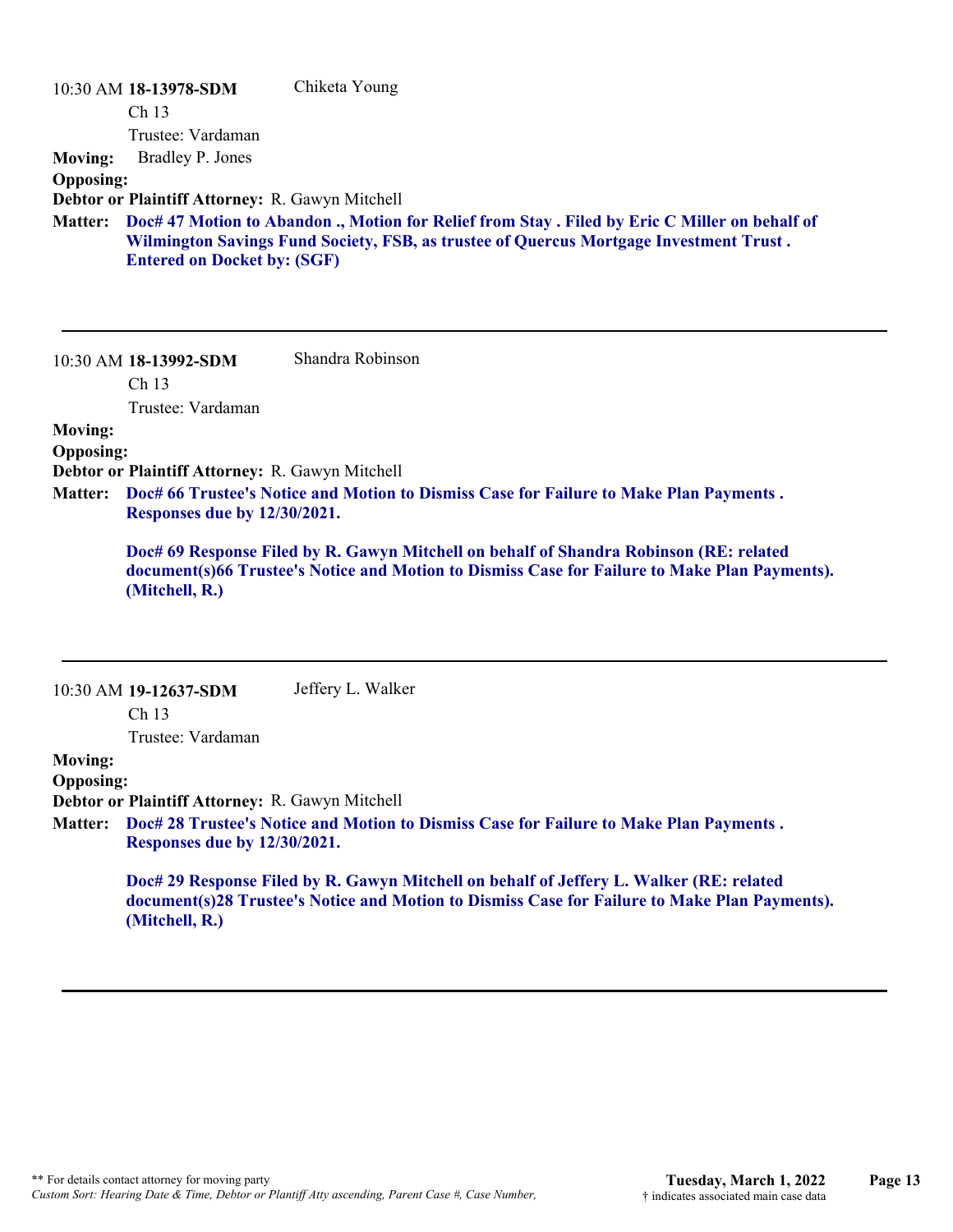# 10:30 AM **19-14016-SDM**  Ch 13 Trustee: Vardaman Rodrekus M. Ford **Moving: Opposing: Debtor or Plaintiff Attorney:** R. Gawyn Mitchell **Doc# 72 Trustee's Notice and Motion to Dismiss Case for Failure to Make Plan Payments . Matter: Responses due by 12/30/2021. Doc# 73 Response Filed by R. Gawyn Mitchell on behalf of Rodrekus M. Ford (RE: related document(s)72 Trustee's Notice and Motion to Dismiss Case for Failure to Make Plan Payments). (Mitchell, R.)**

10:30 AM **21-11877-SDM**  Ch 13 Trustee: Vardaman Patricia A. Harris **Moving:** R. Gawyn Mitchell **Opposing: Debtor or Plaintiff Attorney:** R. Gawyn Mitchell **Doc# 20 Objection to Claim of Mississippi Department of Revenue Filed by Patricia A. Harris. Matter: Responses due by 1/5/2022. (Attachments: # 1 Proposed Order) (Mitchell, R.) Doc# 25 Response (Corrected) Filed by Sylvie Derdeyn Robinson on behalf of Mississippi Department of Revenue (RE: related document(s)20 Objection to Claim filed by Debtor Patricia**

**A. Harris). (Robinson, Sylvie)**

10:30 AM **21-12275-SDM**  Ch 13 Trustee: Vardaman Patrick L. Austin **Moving:** Kelli Michelle Stevens **Opposing: Debtor or Plaintiff Attorney:** R. Gawyn Mitchell

**Doc# 23 Objection to Confirmation of Chapter 13 Plan Filed by Kelli Michelle Stevens on behalf Matter: of Tower Loan of Mississippi LLC**

10:30 AM **21-12316-SDM** 

Brandi Hollingsworth

Ch 13 Trustee: Vardaman **Moving:** Kelli Michelle Stevens **Opposing: Debtor or Plaintiff Attorney:** R. Gawyn Mitchell **Doc# 13 Objection to Confirmation of Chapter 13 Plan Filed by Kelli Michelle Stevens on behalf Matter: of Tower Loan of Mississippi LLC**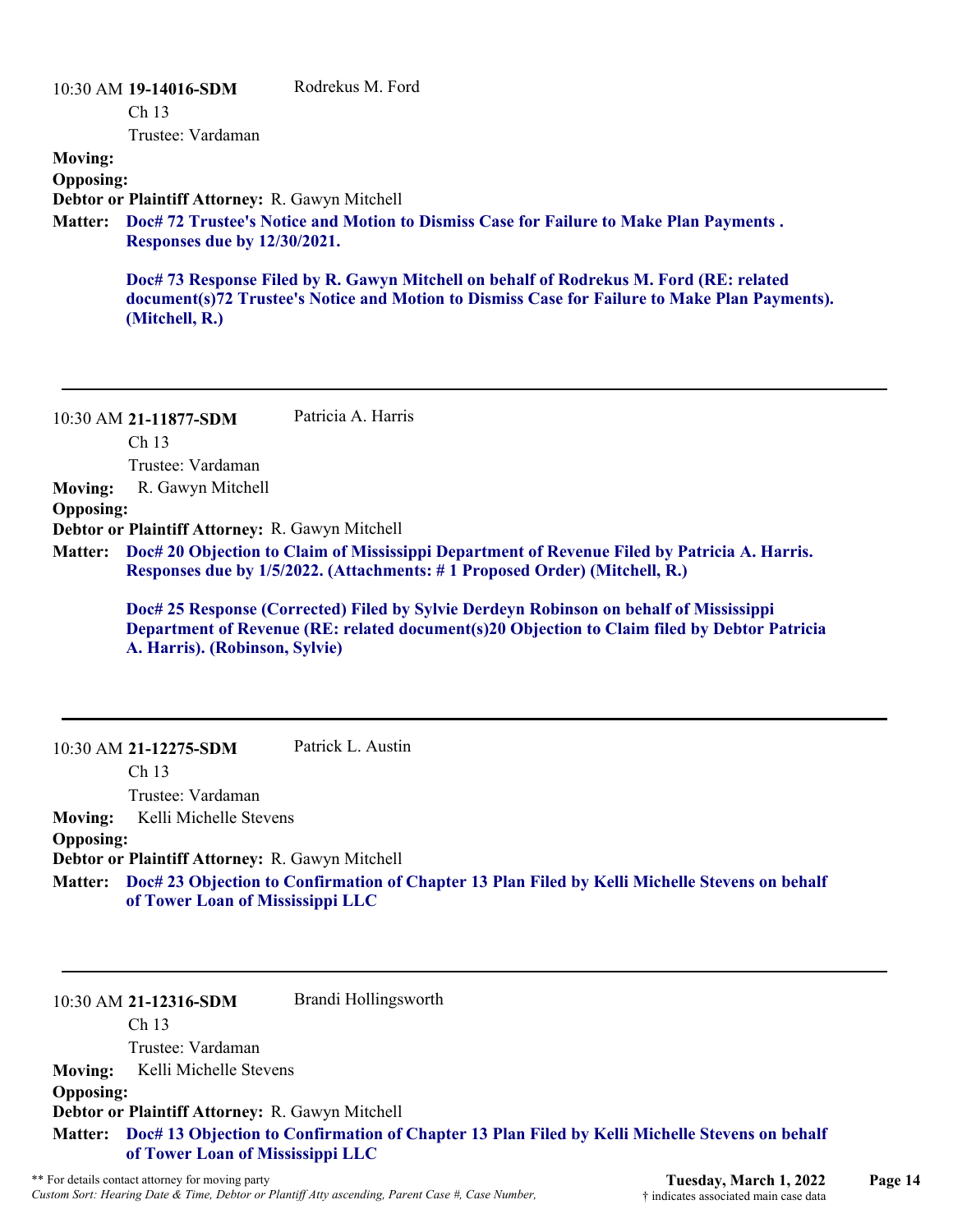|                  | 10:30 AM 21-12383-SDM                                  | Phyllis R. Welch                                                                                       |
|------------------|--------------------------------------------------------|--------------------------------------------------------------------------------------------------------|
|                  | Ch <sub>13</sub>                                       |                                                                                                        |
|                  | Trustee: Vardaman                                      |                                                                                                        |
| <b>Moving:</b>   | Kelli Michelle Stevens                                 |                                                                                                        |
| <b>Opposing:</b> |                                                        |                                                                                                        |
|                  | <b>Debtor or Plaintiff Attorney: R. Gawyn Mitchell</b> |                                                                                                        |
|                  | of Gulfco of Mississippi, LLC                          | Matter: Doc# 20 Objection to Confirmation of Chapter 13 Plan Filed by Kelli Michelle Stevens on behalf |

| 10:30 AM 17-13090-SDM | LaToshia N. Dilworth |
|-----------------------|----------------------|
| Ch <sub>13</sub>      |                      |
| Trustee: Vardaman     |                      |
|                       |                      |

# **Moving:**

**Opposing:**

**Debtor or Plaintiff Attorney:** R.Gawyn Mitchell

**Doc# 80 Trustee's Notice and Motion to Dismiss Case for Failure to Make Plan Payments . Matter: Responses due by 12/30/2021.**

**Doc# 81 Response Filed by R. Gawyn Mitchell on behalf of LaToshia N. Dilworth (RE: related document(s)80 Trustee's Notice and Motion to Dismiss Case for Failure to Make Plan Payments). (Mitchell, R.)**

| $10:30$ AM 21-10931-SDM |
|-------------------------|
| Ch <sub>11</sub>        |

Haven Campus Communities - Starkville, LLC

**Moving:** Douglas C. Noble **Opposing: Debtor or Plaintiff Attorney:** Douglas C. Noble David Lee Bury Thomas B. Norton Ward Stone

**Doc# 175 Interim Application for Compensation for David Lee Bury Jr, Attorney, Fee: .00, Matter: Expenses: .03. Filed by David Lee Bury Jr. (Attachments: # 1 Exhibit Summary and Itemization of Fees and Expenses)**

**Doc# 186 Objection Filed by Sammye S. Tharp on behalf of U. S. Trustee (RE: related document(s)175 Application for Compensation filed by Debtor Haven Campus Communities - Starkville, LLC). (Tharp, Sammye)**

**Doc# 188 Objection Filed by Sarah Beth Wilson on behalf of Origin Bank (RE: related document(s)175 Application for Compensation filed by Debtor Haven Campus Communities - Starkville, LLC). (Wilson, Sarah Beth)**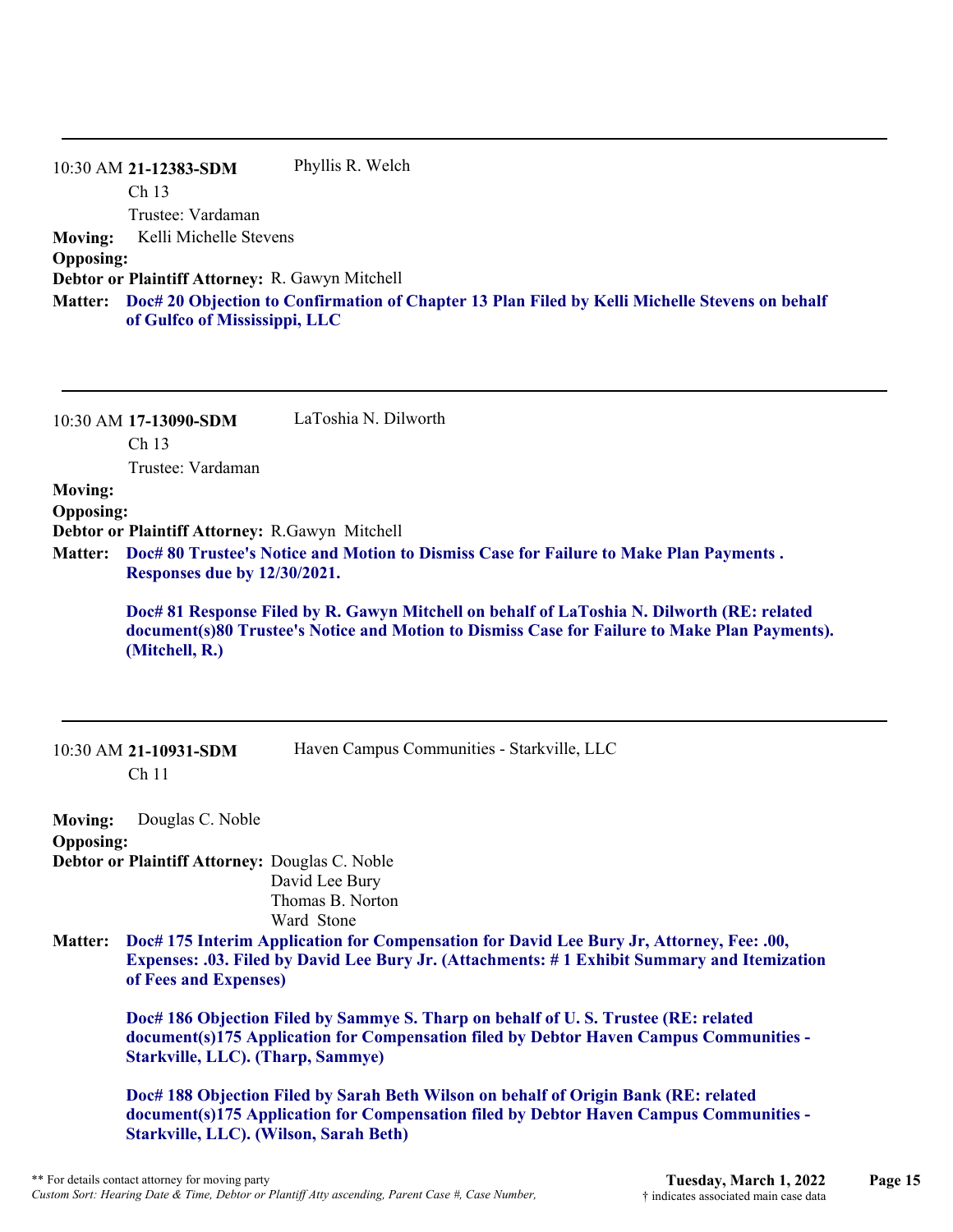|                                    | 10:30 AM 21-10931-SDM<br>Ch <sub>11</sub>                                        | Haven Campus Communities - Starkville, LLC                                                                                                                                                    |
|------------------------------------|----------------------------------------------------------------------------------|-----------------------------------------------------------------------------------------------------------------------------------------------------------------------------------------------|
| <b>Moving:</b><br><b>Opposing:</b> | Debtor or Plaintiff Attorney: Douglas C. Noble                                   | David Lee Bury<br>Thomas B. Norton<br>Ward Stone                                                                                                                                              |
| <b>Matter:</b>                     | (Attachments: #1 Exhibit)                                                        | Doc# 176 Interim Application for Compensation for McCraney Montagnet Quin and Noble,<br>PLLC, Attorney, Fee: .50, Expenses: .89. Filed by McCraney Montagnet Quin and Noble, PLLC.            |
|                                    |                                                                                  | Doc# 187 Objection Filed by Sarah Beth Wilson on behalf of Origin Bank (RE: related<br>document(s)176 Application for Compensation). (Wilson, Sarah Beth)                                     |
|                                    | 10:30 AM 21-12067-SDM                                                            | David Randall Futral, Jr. and                                                                                                                                                                 |
|                                    | Ch <sub>7</sub>                                                                  | Stephanie Celeste Futral                                                                                                                                                                      |
| <b>Moving:</b>                     | Trustee: Fava<br>Chad J. Hammons                                                 |                                                                                                                                                                                               |
| <b>Opposing:</b>                   |                                                                                  |                                                                                                                                                                                               |
| <b>Matter:</b>                     | Debtor or Plaintiff Attorney: Jeffrey Kyle Tyree<br><b>Commercial Finance Co</b> | Doc# 36 Motion for 2004 Examination of Debtors Filed by Chad J. Hammons on behalf of Engs                                                                                                     |
|                                    | <b>Commercial Finance Co.). (Tyree, Jeffrey)</b>                                 | Doc# 48 Response Filed by Jeffrey Kyle Tyree on behalf of David Randall Futral Jr., Stephanie<br>Celeste Futral (RE: related document(s)36 Motion for 2004 Examination filed by Creditor Engs |
|                                    | 10:30 AM 21-12120-SDM                                                            | <b>ACR Transportation Services, LLC</b>                                                                                                                                                       |
|                                    | Ch <sub>7</sub><br>Trustee: Fava                                                 |                                                                                                                                                                                               |
| <b>Moving:</b>                     | Chad J. Hammons                                                                  |                                                                                                                                                                                               |
| <b>Opposing:</b>                   |                                                                                  |                                                                                                                                                                                               |
|                                    | Debtor or Plaintiff Attorney: Jeffrey Kyle Tyree                                 |                                                                                                                                                                                               |

**Doc# 21 Motion for 2004 Examination of Debtors Filed by Chad J. Hammons on behalf of Engs Matter: Commercial Finance Co..**

**Doc# 26 Response Filed by Jeffrey Kyle Tyree on behalf of ACR Transportation Services, LLC (RE: related document(s)21 Motion for 2004 Examination filed by Creditor Engs Commercial Finance Co.). (Tyree, Jeffrey)**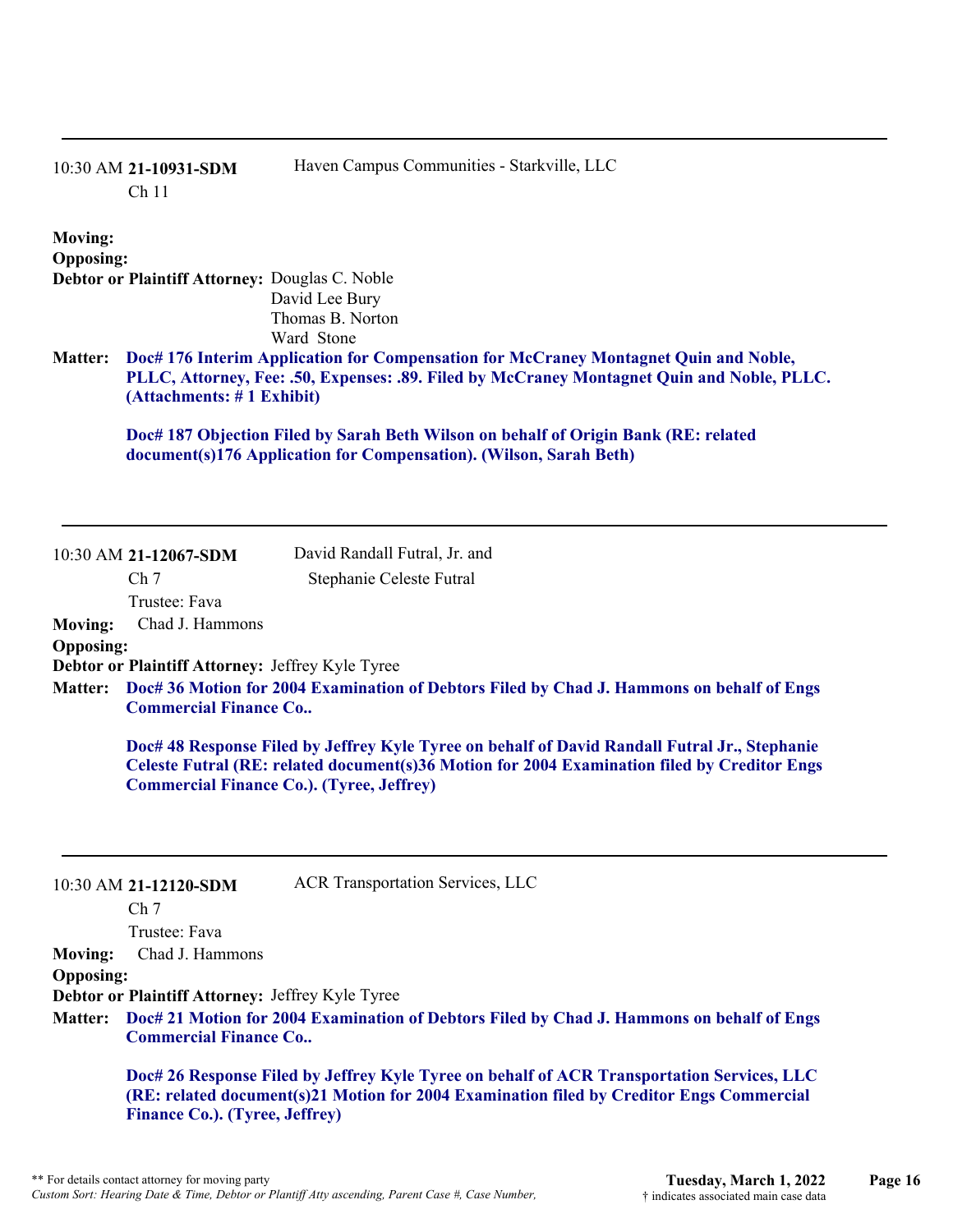#### 10:30 AM **21-12121-SDM**  Coach Ride, LLC

Ch 7

Trustee: Fava

**Moving:** Chad J. Hammons

**Opposing:**

**Debtor or Plaintiff Attorney:** Jeffrey Kyle Tyree

**Doc# 30 Motion for 2004 Examination of Debtors Filed by Chad J. Hammons on behalf of Engs Matter: Commercial Finance Co..**

**Doc# 35 Response Filed by Jeffrey Kyle Tyree on behalf of Coach Ride, LLC (RE: related document(s)30 Motion for 2004 Examination filed by Creditor Engs Commercial Finance Co.). (Tyree, Jeffrey)**

|                  | 10:30 AM 19-12853-SDM                                 | Annie Francis Gates                                                                                                                                                             |
|------------------|-------------------------------------------------------|---------------------------------------------------------------------------------------------------------------------------------------------------------------------------------|
|                  | Ch <sub>13</sub>                                      |                                                                                                                                                                                 |
|                  | Trustee: Vardaman                                     |                                                                                                                                                                                 |
| Moving:          | Catherine Anne Umberger                               |                                                                                                                                                                                 |
| <b>Opposing:</b> |                                                       |                                                                                                                                                                                 |
|                  | Debtor or Plaintiff Attorney: Catherine Anne Umberger |                                                                                                                                                                                 |
|                  | <b>Annie Francis Gates.</b>                           | Matter: Doc# 37 Motion To Suspend Plan Payments Filed by Catherine Anne Umberger on behalf of                                                                                   |
|                  |                                                       | Doc# 41 Objection Filed by Terre M. Vardaman on behalf of Terre M. Vardaman (RE: related<br>document(s)37 Motion to Suspend Plan Payments filed by Debtor Annie Francis Gates). |

**(Vardaman, Terre)**

10:30 AM **20-11607-SDM**  Ch 13 Eva M. Jayamaha

Trustee: Vardaman

**Moving:** Catherine Anne Umberger

**Opposing:**

**Debtor or Plaintiff Attorney:** Catherine Anne Umberger

**Doc# 58 Motion To Suspend Plan Payments Filed by Catherine Anne Umberger on behalf of Eva Matter: M. Jayamaha.**

**Doc# 62 Objection Filed by Terre M. Vardaman on behalf of Terre M. Vardaman (RE: related document(s)58 Motion to Suspend Plan Payments filed by Debtor Eva M. Jayamaha). (Vardaman, Terre)**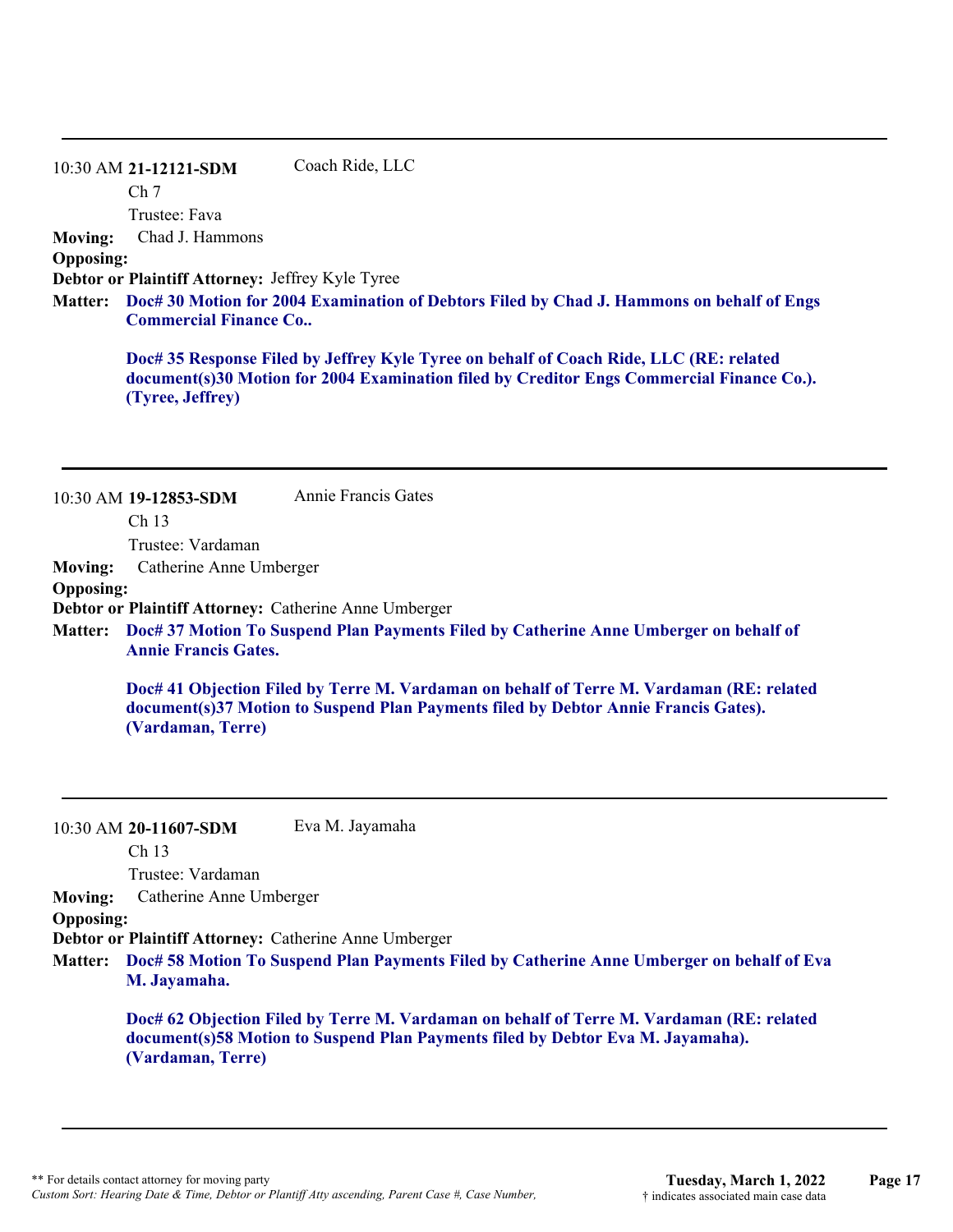|                  | 10:30 AM 21-11148-SDM                                 | Jessica Green                                                                                 |
|------------------|-------------------------------------------------------|-----------------------------------------------------------------------------------------------|
|                  | Ch <sub>13</sub>                                      |                                                                                               |
|                  | Trustee: Vardaman                                     |                                                                                               |
| <b>Moving:</b>   | Catherine Anne Umberger                               |                                                                                               |
| <b>Opposing:</b> |                                                       |                                                                                               |
|                  | Debtor or Plaintiff Attorney: Catherine Anne Umberger |                                                                                               |
|                  |                                                       | Matter: Doc# 25 Motion to Borrow Filed by Catherine Anne Umberger on behalf of Jessica Green. |
|                  |                                                       |                                                                                               |

**Doc# 35 Objection Filed by Terre M. Vardaman on behalf of Terre M. Vardaman (RE: related document(s)25 Motion to Borrow filed by Debtor Jessica Green). (Vardaman, Terre)**

10:30 AM **21-12224-SDM**  Ch 7 Trustee: Applewhite Lorenzo Thomas **Moving:** Catherine Anne Umberger **Opposing: Debtor or Plaintiff Attorney:** Catherine Anne Umberger **Doc# 20 Motion to Avoid Lien on Household Goods under Section 522(f)(1)(B)(i) Tower Loan Matter: Filed by Catherine Anne Umberger on behalf of Lorenzo Thomas.**

> **Doc# 27 Response Filed by John E. Tucker on behalf of First Tower Loan LLC (RE: related document(s)20 Motion to Avoid Lien on Household Goods 522(f)(1)(B)(i) filed by Debtor Lorenzo Thomas). (Tucker, John)**

10:30 AM **21-12075-SDM**  Ch<sub>7</sub> Trustee: Applewhite McKenzie Clark **Moving:** Miranda Linton Williford **Opposing: Debtor or Plaintiff Attorney:** Miranda Linton Williford **Doc# 26 Motion to Redeem Filed by Miranda Linton Williford on behalf of McKenzie Clark. Matter:**

**Doc# 31 Response Filed by Kelli Michelle Stevens on behalf of Gulfco of Mississippi LLC (RE: related document(s)26 Motion to Redeem filed by Debtor McKenzie Clark). (Stevens, Kelli)**